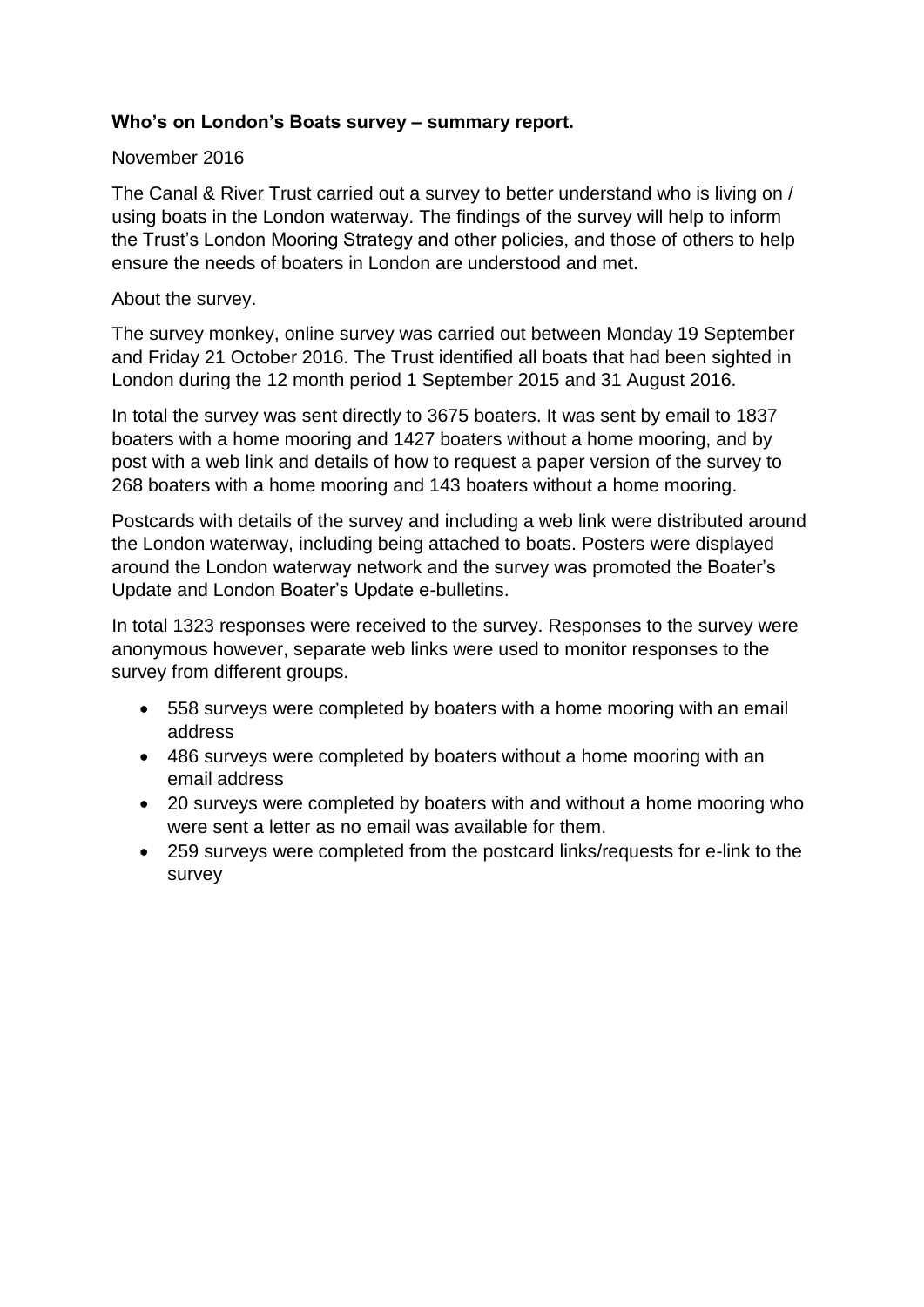Key headlines

58% of respondents to the survey say they use their boats as their primary home.

69% of respondents said they are currently living on a boat in the London waterway area.

50% of those who responded said that affordability / financial reasons what a motivation for living on a boat.

50% have been living on boats on London's waterways for three years or less.

Over 70% of respondents to the survey said that they owned their boats outright, a further 11% said they owned their boat with a loan or mortgage.

33% of respondents said that their boat had experienced mechanical issues in the past 12 months that has prevented them from moving it.

The top five specific improvement people want to see on the London waterways are (1) more mooring places, (2) more mooring rings, (3) water points, (4) more Elsan facilities, (5) more dredging.

34% of those living on boats are under the age of 35

5% of those living on boats are over the age of 65

63 children under the age of 16 living on boats identified through the survey.

43% of those living on boats live alone.

42% of those living on boats live as part of a cohabiting couple.

12% of those living on boats live as part of a wider family group.

45% responding said they would have some or definite interest in a mooring if permanent / long-term moorings were more readily available in the London

The most important factors when considering a permanent / long-term mooring (other than price) were (1) somewhere people feel personally safe, (2) good services nearby (sewage and rubbish etc), (3) public transport nearby.

77% of respondents said they are white (English, Welsh, Scottish, Northern Irish or British), this rises to 89% when white other is included.

10% said that their day-to-day activities are limited because of a health problem or disability which has lasted, or is expected to last, at least 12 months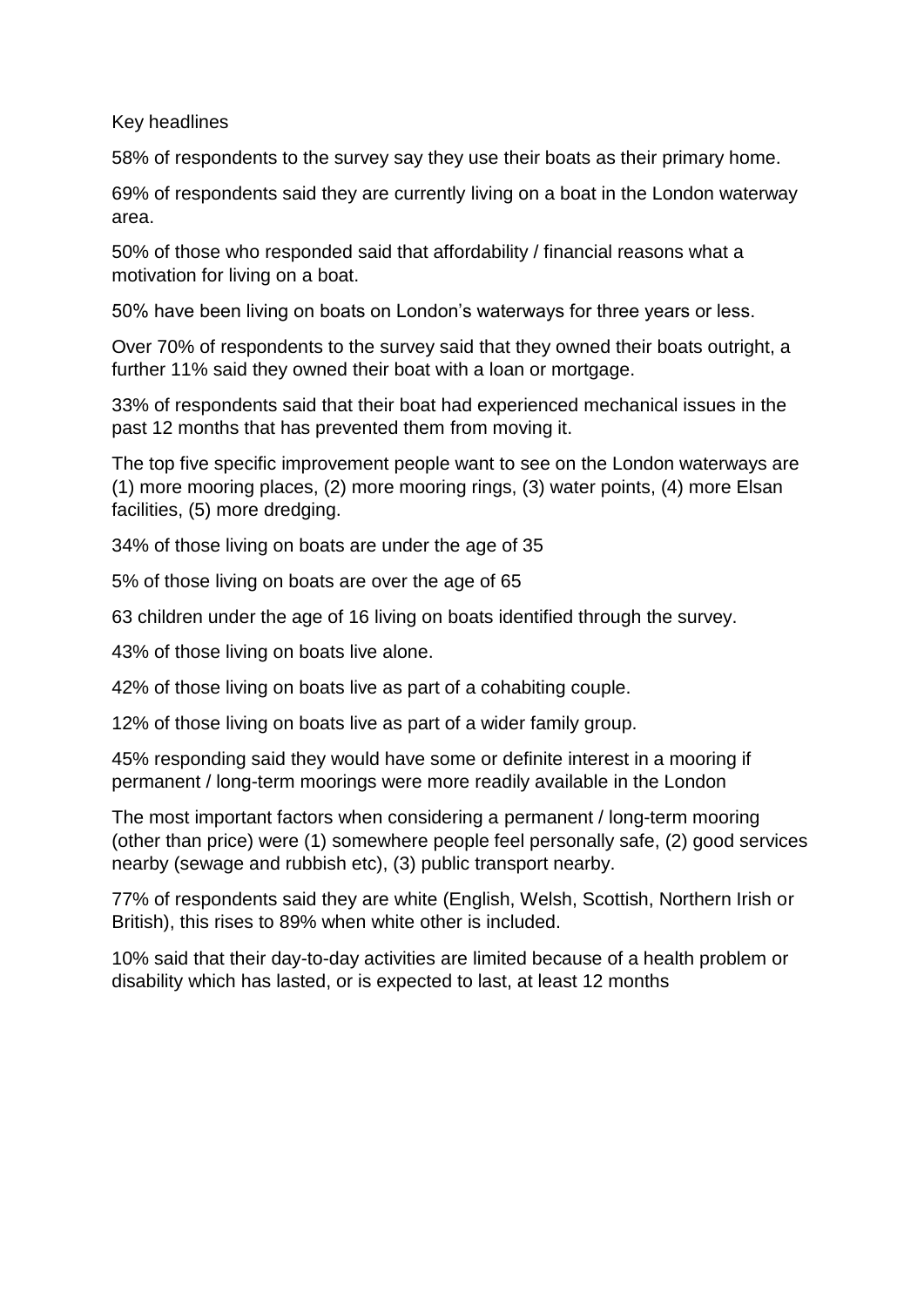Survey findings

Section – About you and your boat

Q1 - Which of the following options best describes how you use your boat most of the time?

(Answered by 1324 skipped by 0)

|                          | Answer Choices<br>$\overline{\phantom{a}}$                                                     | $Respones =$ |     |
|--------------------------|------------------------------------------------------------------------------------------------|--------------|-----|
| ₩                        | I use it to cruise the waterways in my leisure time                                            | 18.29%       | 242 |
|                          | As a holiday home                                                                              | 1.97% 26     |     |
|                          | As a temporary home                                                                            | 1.51% 20     |     |
|                          | As a temporary home where I live when at work                                                  | 3.85% 51     |     |
| $\overline{\phantom{a}}$ | As a second home where I live for extended periods / as an alternative to my main<br>residence | 6.42% 85     |     |
|                          | As my primary home                                                                             | 58.13%       | 769 |
|                          | Other (please specify)<br>Responses                                                            | 9.83%        | 130 |

Of the respondents who chose 'other' as an option, these responses included Rowing (66), sport, leisure or recreation (42), business use (10), Office/studio (2)

Q2 - How many nights a year do you usually spend on your boat?

(answered by 1309 skipped by 15)

|                          | Answer Choices<br>$\overline{\phantom{a}}$                              | Responses |       |
|--------------------------|-------------------------------------------------------------------------|-----------|-------|
| ▼                        | I never spend the night on my boat (0 nights)                           | 9.17%     | 120   |
| ▼                        | Approximately less than a couple of months a year (Less than 62 nights) | 12.69%    | 166   |
|                          | Approximately a couple of months a year (62 nights)                     | 4.51%     | 59    |
| $\overline{\phantom{a}}$ | Approximately a quarter of the year (93 nights)                         | 3.90%     | 51    |
| ▼                        | Approximately half the year (182 nights)                                | 4.51%     | 59    |
| $\overline{\phantom{a}}$ | Approximately three quarters of the year (275 nights)                   | 14.07%    | 184   |
| ▼                        | All year (365 nights)                                                   | 47.40%    | 620   |
|                          | I'd prefer not to say                                                   | 3.75%     | 49    |
| Total                    |                                                                         |           | 1.308 |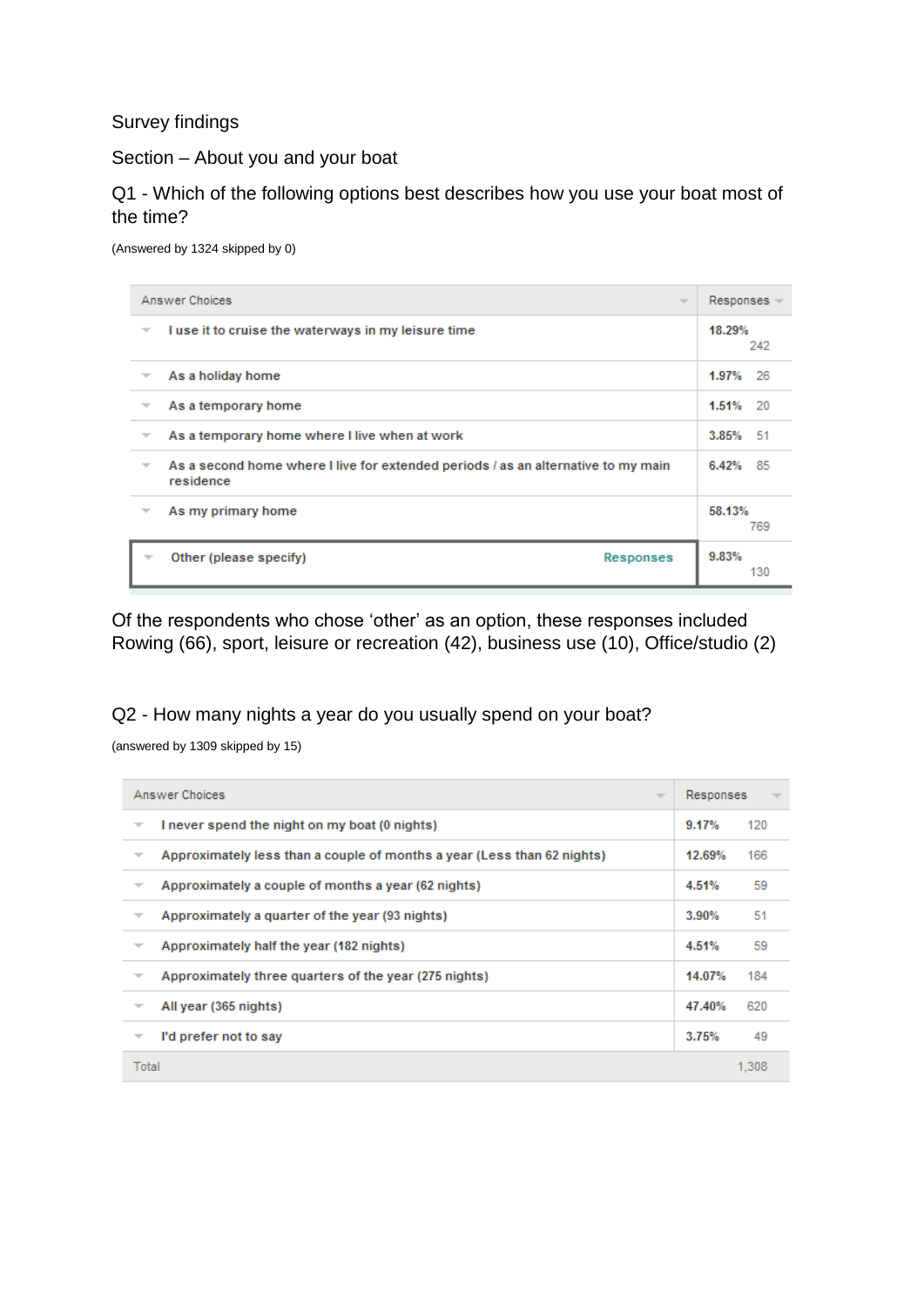### Q3 - Do you currently live on a boat in the London Waterway area\*? (\*this is where your boat is most of the time)

(Answered by 1303 skipped by 21)

| Answer Choices<br>$\overline{\phantom{a}}$ | Responses |
|--------------------------------------------|-----------|
| Yes                                        | 69.51%    |
| $\overline{\phantom{a}}$                   | 905       |
| No                                         | 30.49%    |
| $\overline{\phantom{a}}$                   | 397       |
| Total                                      | 1,302     |

Q4 - To help us understand if you have connections to a particular area please answer each of the following questions that are applicable to you.

(Answered by 839 skipped by 485)

Local authority in which you pay council tax

Not applicable 59% (418). The results were spread across local authority areas, the highest number were in Hillingdon 5% (36), Hackney 4% (30), Ealing 3.5% (25), Hounslow 2% (16), Islington 2% (13), Tower Hamlets 2% (13), Other 7% (48), prefer not to say 2% (14) .

Local authority in which you are registered to vote

Not applicable 29% (223). The results were spread across local authority areas, the highest number were in Hackney 11% (84), Hillingdon 4.5% (36), Islington 4.5% (35), Tower Hamlets 4% (31), Westminster 3% (21), Hounslow 3% (23) Waltham Forrest 2% (14), Other 12% (94), prefer not to say 2% (15) .

Local authority in which you are registered with a general practitioner (doctor) Not applicable 21.5% (173). The results were spread across local authority areas, the highest number were in Hackney 11.5% (94), Hillingdon 7.5% (61), Islington 7% (57), Tower Hamlets 4.5% (36), Camden 3.5% (27), Ealing 3.5% (30), Westminster 3.5% (29), Haringey 2% (18), City of London 2% (15), Kensington and Chelsea 2% (15), prefer not to say 1% (7)

Local authority in which you have children attending school Not applicable 88% (564). The results were spread across local authority areas, the highest number were in Ealing 1% (6), Hackney 1.5% (9), Hillingdon 1% (5), other 2% (13), prefer not to say 1% (5)

(Percentage figures rounded up of down to neared 0.5 percentage.)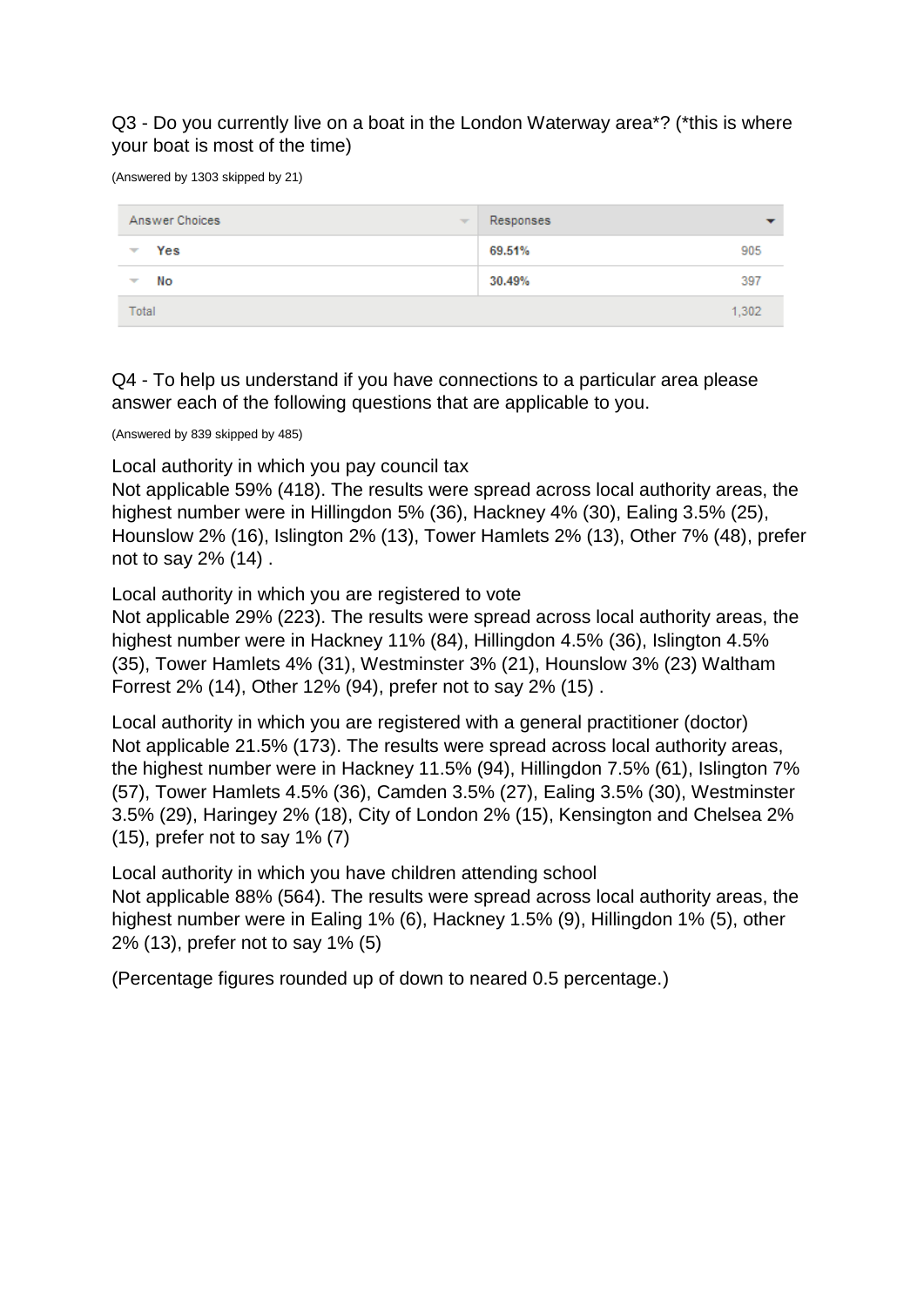## Q5 - Please tell us how long you have been living on a boat in the London Waterways area?

(Answered by 830 skipped by 494)

| Answer Choices                                                        | $\overline{\phantom{a}}$ | Responses |     |
|-----------------------------------------------------------------------|--------------------------|-----------|-----|
| Less than 12 months<br>$\overline{\phantom{a}}$                       |                          | 17.95%    | 149 |
| More than 12 months but less than 2 years<br>$\overline{\phantom{a}}$ |                          | 20.36%    | 169 |
| More than 2 years but less than 3 years<br>$\overline{\phantom{a}}$   |                          | 12.17%    | 101 |
| More than 3 years but less than 4 years<br>$\overline{\phantom{a}}$   |                          | 10.36%    | 86  |
| More than 4 years but less than 5 years<br>$\overline{\phantom{a}}$   |                          | 7.59%     | 63  |
| More than 5 years<br>$\overline{\phantom{a}}$                         |                          | 29.16%    | 242 |
| Prefer not to say<br>$\overline{\phantom{a}}$                         |                          | 2.41%     | 20  |
| Total                                                                 |                          |           | 830 |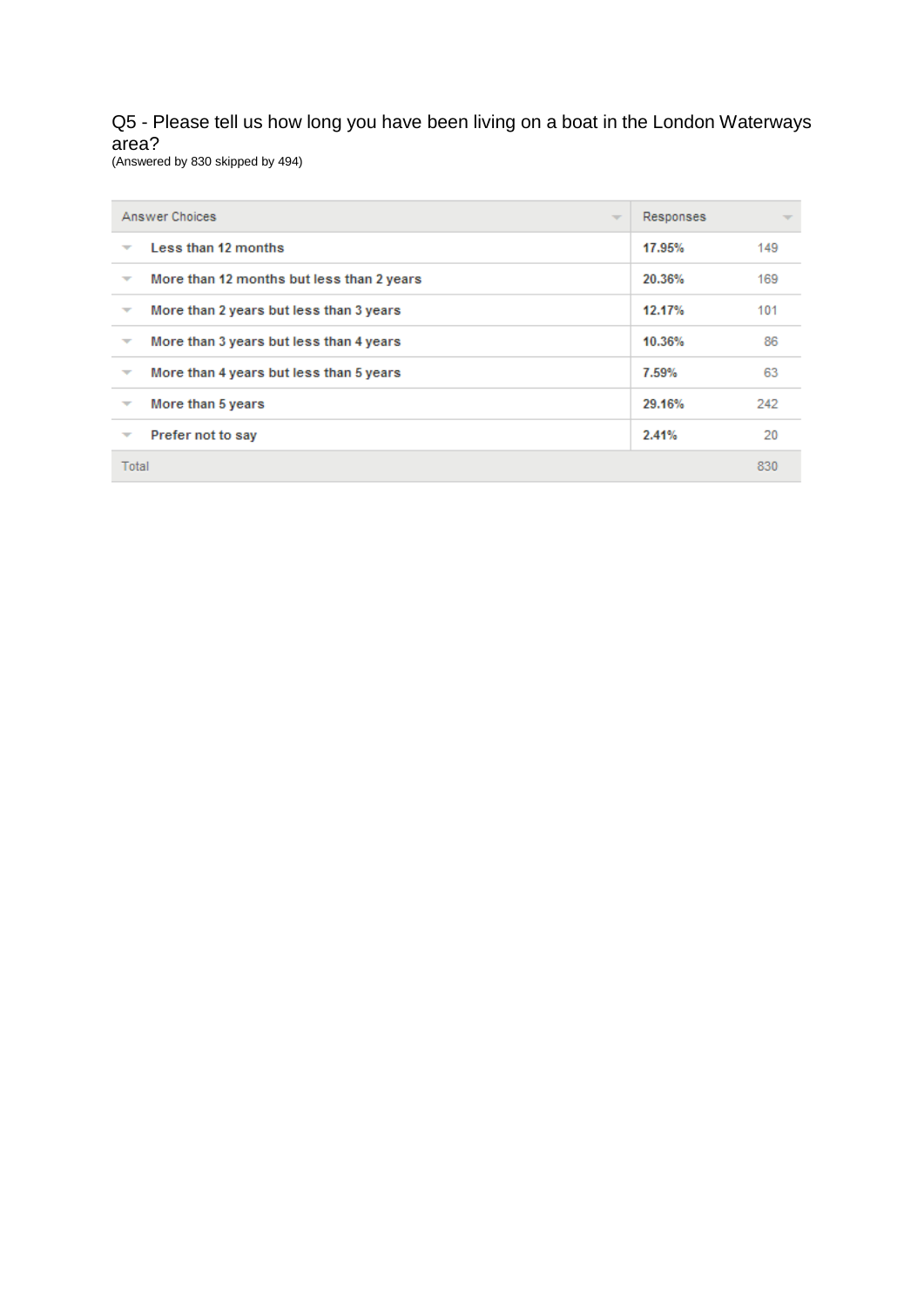Q6 - What would be the top two specific improvements you would like to see to the London canal and river network?

Top specific improvement (1070 responses)

More mooring places - 455 More mooring rings - 248 Water points - 212 More Elsan facilities– 153 More dredging - 80 More pump-out facilities - 63 More short-stay visitor moorings [more / better management] - 48 Reduce/manage unsafe double/triple mooring - 48 Stop bad/dangerous cycling on towpath - 41 Better recycling facilities - 38 Clear rubbish from the canals/improve water quality - 35 Manage [reduce] overstaying on all moorings - 25 More/better towpath lighting/improve towpath safety - 24 More waste facilities – 22 Affordable permanent moorings - 19 Better general maintenance (especially locks) – 19 Better vegetation management – 19 More permanent offline moorings (including residential) - 17 More business moorings/affordable business moorings - 7 Manage [reduce] overstaying on all moorings – 6 Improve water levels/management – 5 Remove unlicensed boats - 4 Restrict the number of wide beam boats - 3 Manage [reduce] overstaying on services - 3 More community outreach/communication with boaters  $-2$ Remove unsafe boats - 2 More boating related businesses – 2 More winter moorings in London - 2 Better education/training for new boaters – 1 More wharfs with road access for loading/unloading  $-1$ Improve towpath quality  $-1$ Improve/more winding holes - 1 Create no mooring zones for cruising – 1 Access to normal postal service – 1 Remove water points from lock landings – 1 Better signage about mooring – 1 Open the Olympic Park fully – 1 Stop boats being rented out - 1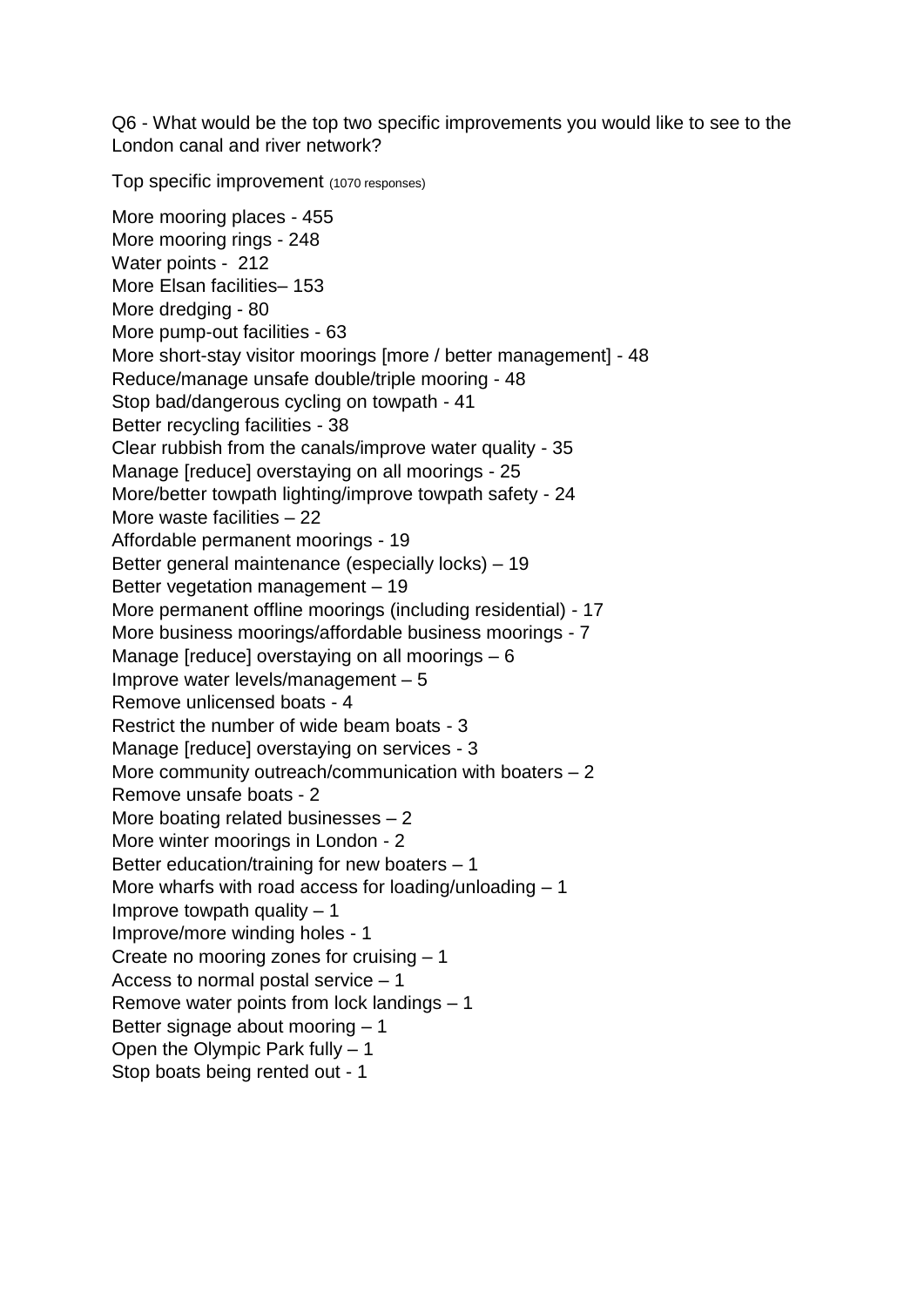Q7 Second specific improvement (970 responses)

More mooring places – 707 Water points – 131 More dredging – 51 Clear rubbish from the canals/improve water quality  $-50$ Stop bad/dangerous cycling on towpath - 44 More Elsan facilities– 41 Better recycling facilities – 34 More pump-out facilities - 33 More/better towpath lighting/improve towpath safety - 30 More Waste facilities – 28 More permanent offline moorings (including residential) - 26 More short-stay visitor moorings [more / better management] – 25 Better general maintenance (especially locks) – 25 Better vegetation management – 17 Reduce/manage unsafe double/triple mooring - 11 Affordable permanent moorings - 9 Remove unlicensed boats – 8 Better education/training for new boaters - 7 Restrict the number of wide beam boats - 6 Manage [reduce] overstaying on all moorings – 6 Manage [reduce] overstaying on services - 4 Improve water levels/management - 3 More community outreach/communication with boaters  $-3$ Remove unsafe boats – 3 More winter moorings in London – 3 Better signage about mooring - 3 More wharfs with road access for loading/unloading - 2 Create no mooring zones for cruising - 2 Improve online mooring information  $-2$ Better care for wildlife - 2 Less movement required/more extended stay times - 1 More business moorings/affordable business moorings - 1 Improve towpath quality  $-1$ Landing points for rowing - 1 More boating related businesses – 1 Improve historic structures -1 Improve/more winding holes – 1 Houseboats moored safely - 1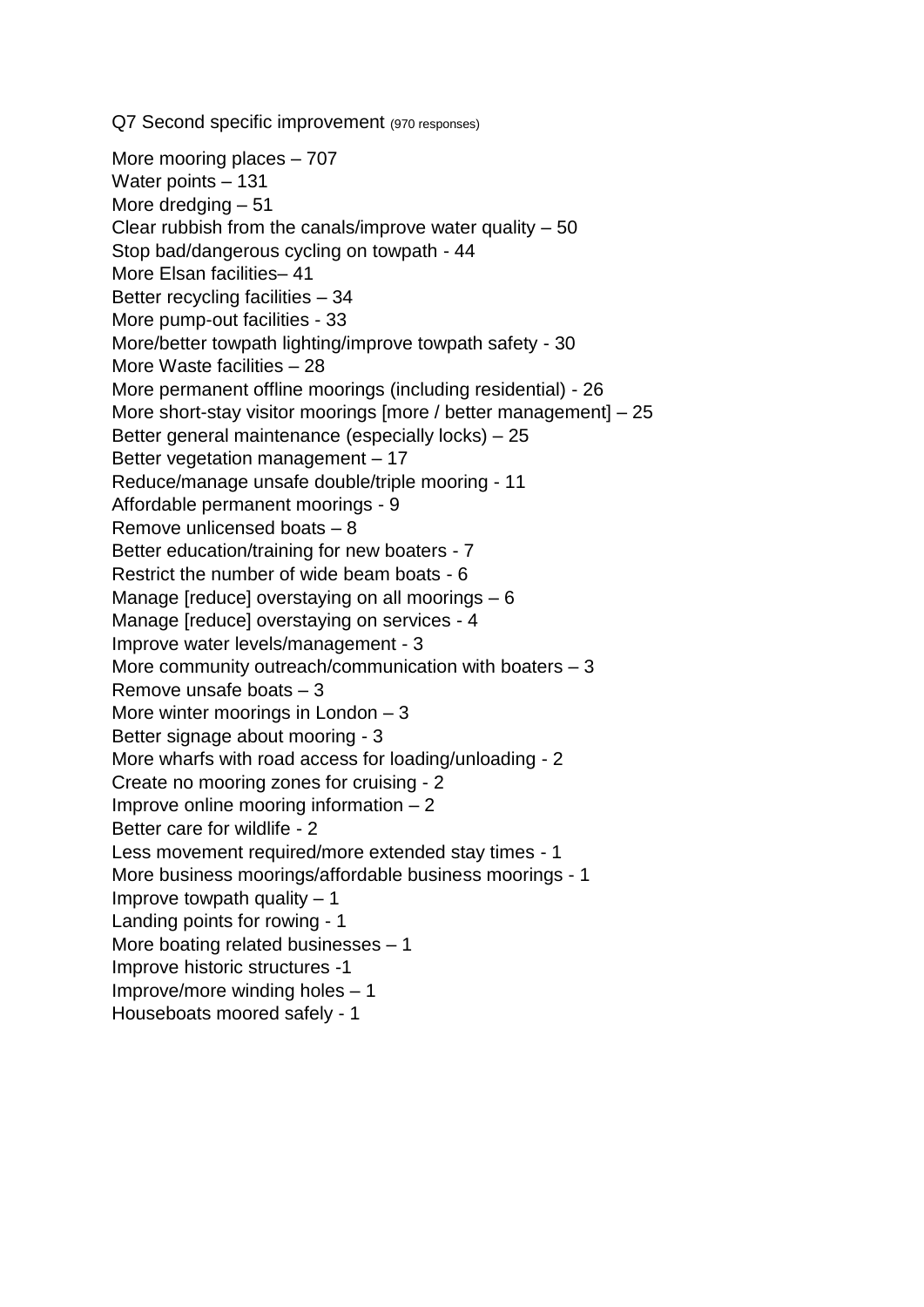### Q8 Do you live on a boat on another waterway\* outside of the London waterway area? (\*this is where your boat is most of the time)

(Answered by 390 skipped by 934)

|                          | Answer Choices<br>$\overline{\phantom{a}}$            | Responses | $\overline{\phantom{a}}$ |
|--------------------------|-------------------------------------------------------|-----------|--------------------------|
|                          | No                                                    | 86.67%    | 338                      |
| $\overline{\phantom{m}}$ | Yes (please say which waterway/s)<br><b>Responses</b> | 13.33%    | 52                       |
| Total                    |                                                       |           | 390                      |
|                          |                                                       |           |                          |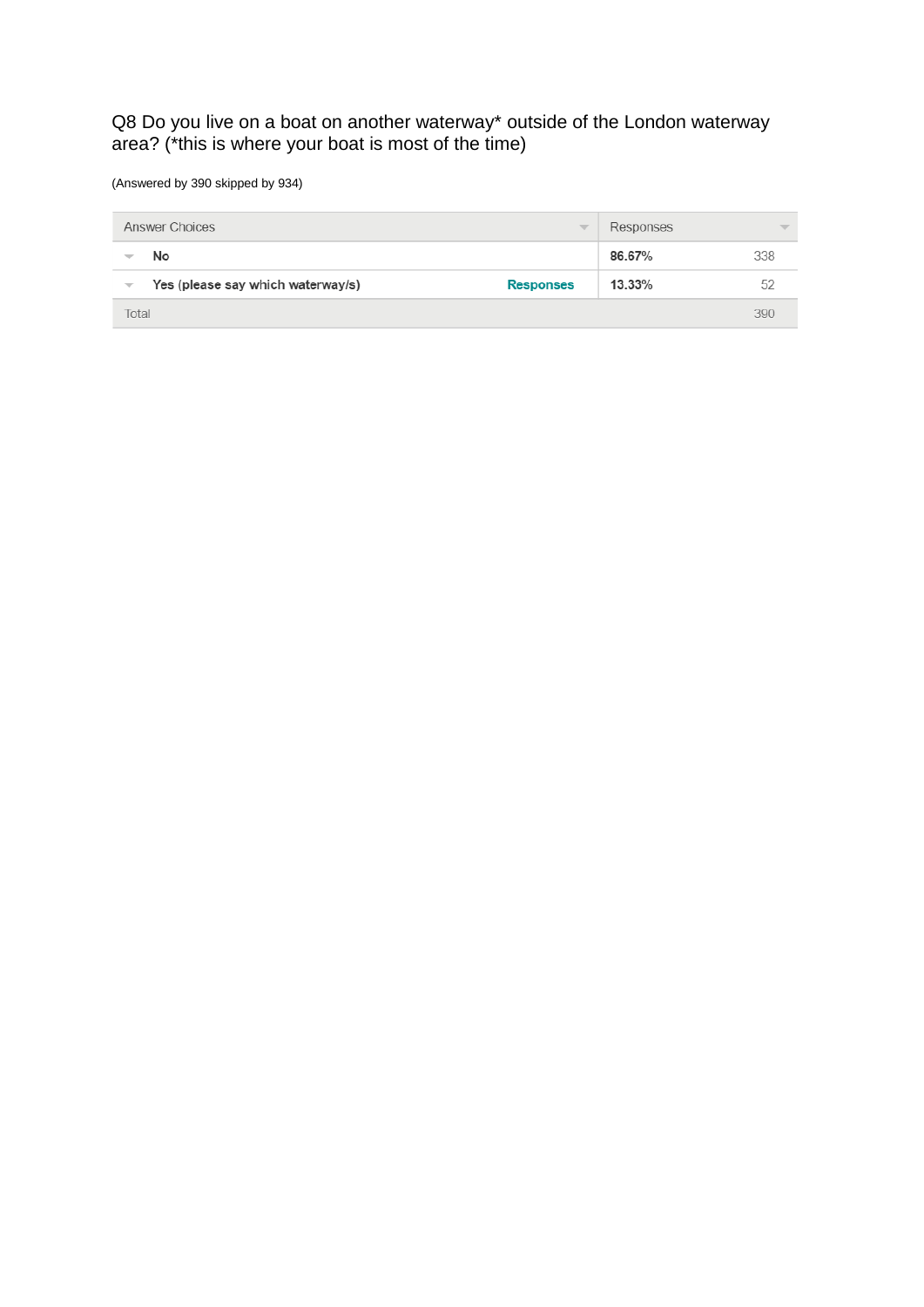# Q9 – What are your main motivations for living on a boat? (select all that apply)

(Answered by 890 skipped by 434)

| Answer Choices<br>$\overline{\phantom{a}}$                                                          | Responses  |  |  |  |
|-----------------------------------------------------------------------------------------------------|------------|--|--|--|
| I am attracted to the waterway environment (e.g. wildlife, boats, tranquillity etc)<br>₹            | 81.55% 725 |  |  |  |
| I (want to) live on a boat so I can go cruising whenever I feel like it<br>$\overline{\phantom{a}}$ | 46.57% 414 |  |  |  |
| It offers me an alternative to 'mainstream' living<br>▼                                             | 48.03% 427 |  |  |  |
| It offers me sustainable low-impact living<br>▼                                                     | 54.22% 482 |  |  |  |
| Affordability / financial reasons                                                                   | 49.83% 443 |  |  |  |
| The waterway community                                                                              | 53.09% 472 |  |  |  |
| So that I can live and work from my boat<br>▼                                                       | 17.32% 154 |  |  |  |
| Personal / family reasons<br>▼                                                                      | 14.40% 128 |  |  |  |
| Total Respondents: 889                                                                              |            |  |  |  |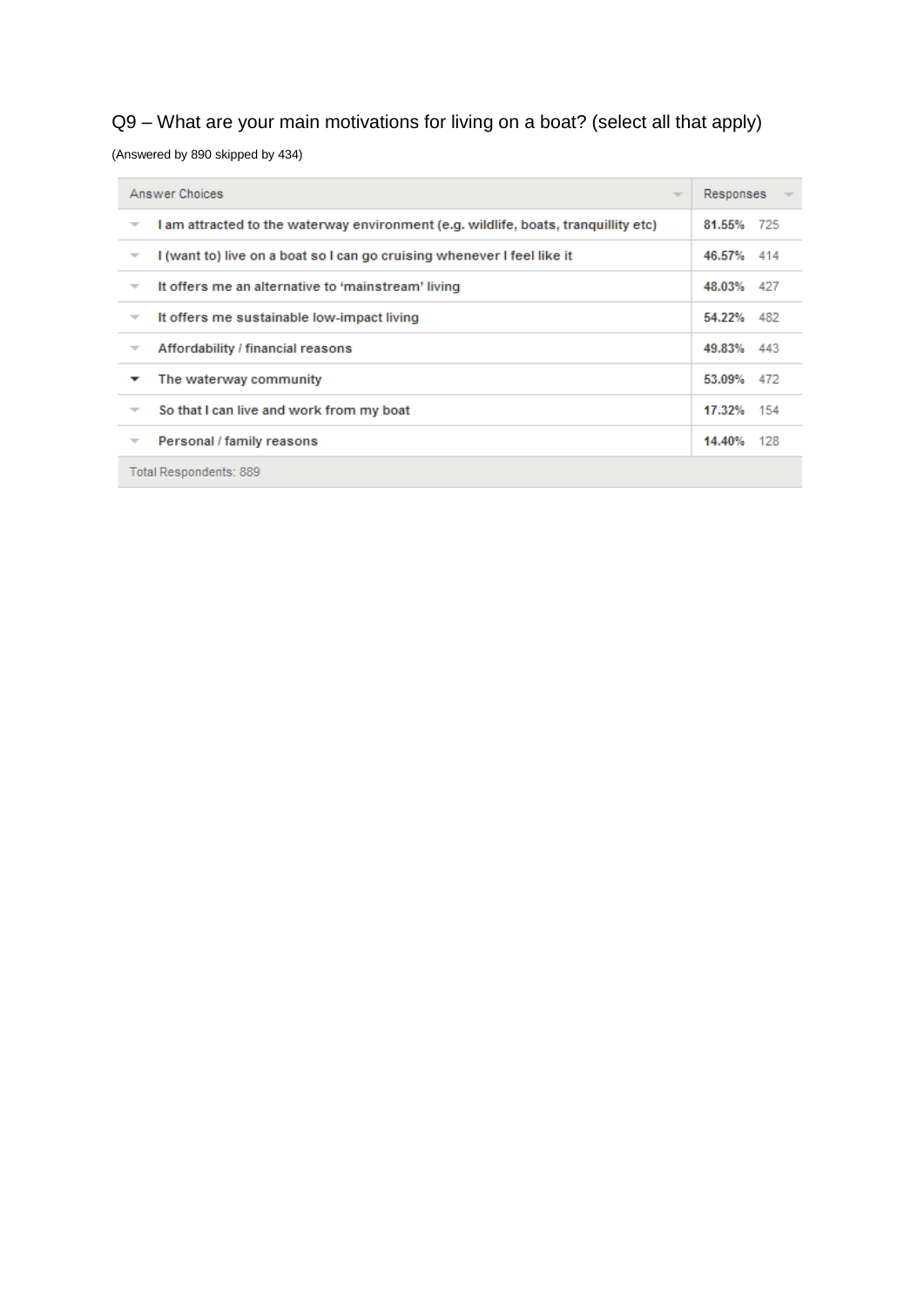### Q10 - What type of boater are you?

(answered by 1120 skipped by 204)

| Answer Choices<br>$\overline{\phantom{a}}$ |                                                                                                            | $Resonses =$  |
|--------------------------------------------|------------------------------------------------------------------------------------------------------------|---------------|
| $\overline{\phantom{a}}$                   | A boater with a home mooring                                                                               | 42.45%<br>475 |
| ▼                                          | A continuous cruiser (who lives aboard most of the year - the boat is my primary<br>residence)             | 42.54%<br>476 |
| ₩                                          | A continuous cruiser (who does not live aboard most of the year - the boat is not<br>my primary residence) | $3.66\%$ 41   |
|                                            | Other (please specify)<br><b>Responses</b>                                                                 | 11.35%<br>127 |
| Total                                      |                                                                                                            |               |

## Q11 - Do you have a home mooring in the Canal & River Trust London waterway area?

(answered by 473 skipped by 851)

| Answer Choices           | Responses                |
|--------------------------|--------------------------|
| $\overline{\phantom{a}}$ | $\overline{\mathcal{M}}$ |
| Yes                      | 90.49%                   |
| $\overline{\phantom{a}}$ | 428                      |
| No                       | 9.51%                    |
| ▼                        | 45                       |
| Total                    | 473                      |

### Q12 Where is your home mooring?

(385 responses)

### Q13 - What type of boat do you have?

(answered by 1102 skipped by 222)

| Answer Choices                                   | $\overline{\mathcal{M}}$ | Responses | $\overline{\mathcal{M}}$ |
|--------------------------------------------------|--------------------------|-----------|--------------------------|
| Narrowboat<br>$\overline{\phantom{a}}$           |                          | 66.12%    | 728                      |
| Wide beam canal boat<br>$\overline{\phantom{a}}$ |                          | 12.53%    | 138                      |
| <b>River cruiser</b><br>$\overline{\phantom{m}}$ |                          | 7.18%     | 79                       |
| Dutch barge<br>$\overline{\phantom{a}}$          |                          | 3.45%     | 38                       |
| Don't know<br>$\overline{\phantom{m}}$           |                          | 0.45%     | 5                        |
| Other (please specify)<br>▼                      | Responses                | 10.26%    | 113                      |
| Total                                            |                          |           | 1,101                    |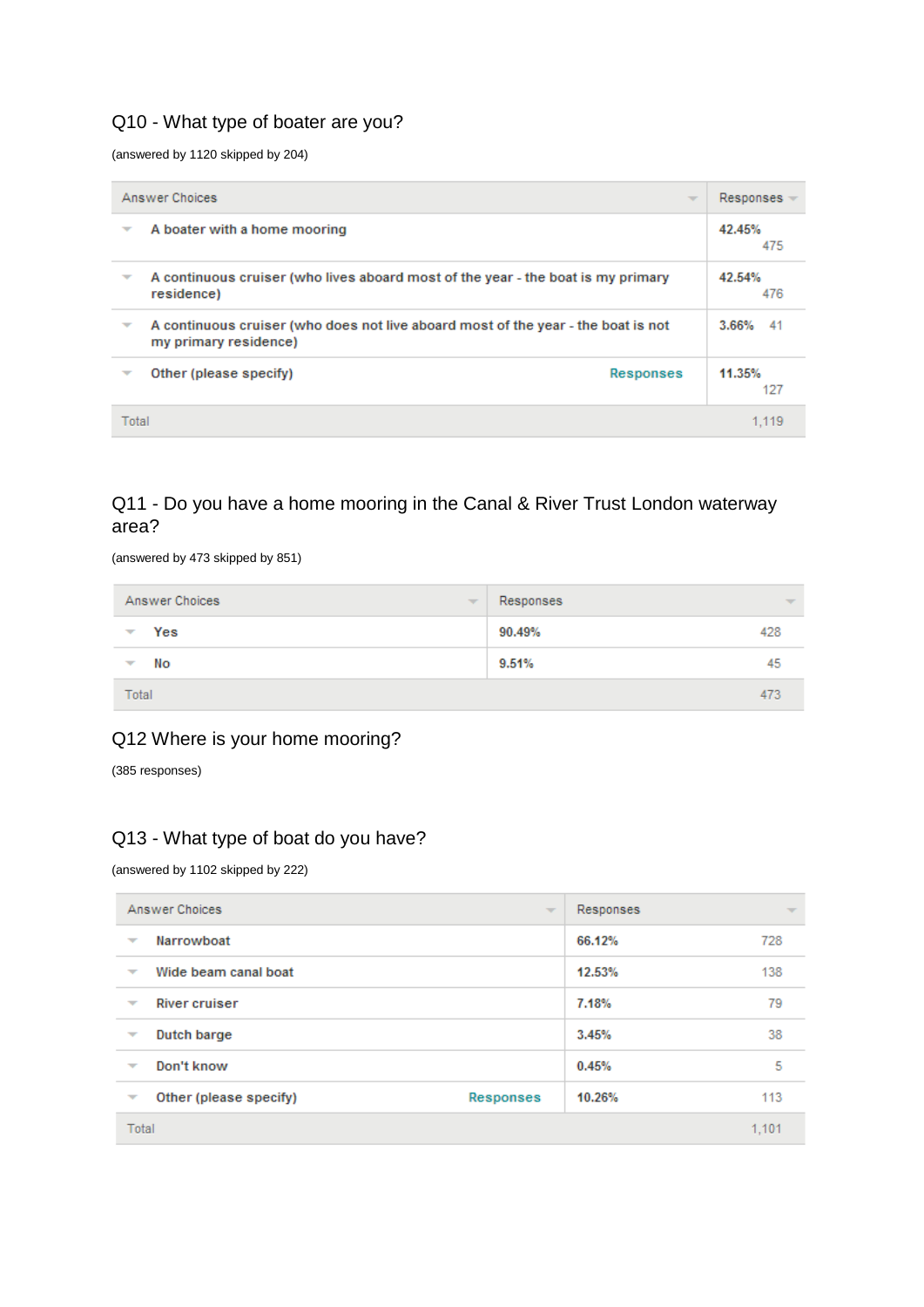### Q14 How wide is your boat

(answered by 1102 skipped by 222)

| Answer Choices           | Responses                             |
|--------------------------|---------------------------------------|
| $\overline{\phantom{a}}$ | <b>The Contract Contract Contract</b> |
| 7ft (2mtr) or under      | 74.32%                                |
| $\overline{\mathbf{v}}$  | 819                                   |
| Over 7ft (2mtr+)         | 25.68%                                |
| $\overline{\phantom{a}}$ | 283                                   |
| Total                    | 1.102                                 |

### Q15 How long is your boat

(answered by 1102 skipped by 222)

| Answer Choices           | Responses                |
|--------------------------|--------------------------|
| $\overline{\phantom{a}}$ | $\overline{\phantom{a}}$ |
| Less than 30ft (9mtr)    | 12.52%                   |
| $\overline{\phantom{a}}$ | 138                      |
| 30ft (9mtr)              | 34                       |
| $\overline{\phantom{a}}$ | 3.09%                    |
| 30-50ft (9-15mtr)        | 33.48%                   |
| $\overline{\phantom{m}}$ | 369                      |
| 50-70ft (15-21mtr)       | 45.46%                   |
| ▼                        | 501                      |
| $70ft + (21mtr +)$       | 5.44%                    |
| $\overline{\phantom{m}}$ | 60                       |
| Total                    |                          |

## Q16 – Is your boat…

#### (answered by 1100 skipped by 224)

|                          | Answer Choices                                | $\overline{\phantom{a}}$ | Responses |       |
|--------------------------|-----------------------------------------------|--------------------------|-----------|-------|
| $\overline{\phantom{a}}$ | Owned outright (by you)                       |                          | 72.52%    | 797   |
| ▼                        | Owned (by you) with a mortgage or loan        |                          | 11.37%    | 125   |
| ₹                        | Shared ownership (by you and someone else)    |                          | 8.64%     | 95    |
| ▽                        | Rented privately (i.e. owned by someone else) |                          | 0.45%     | 5     |
| $\overline{\phantom{a}}$ | Prefer not to say                             |                          | 1.82%     | 20    |
| $\overline{\phantom{a}}$ | Other (please specify)                        | <b>Responses</b>         | 5.19%     | 57    |
| Total                    |                                               |                          |           | 1.099 |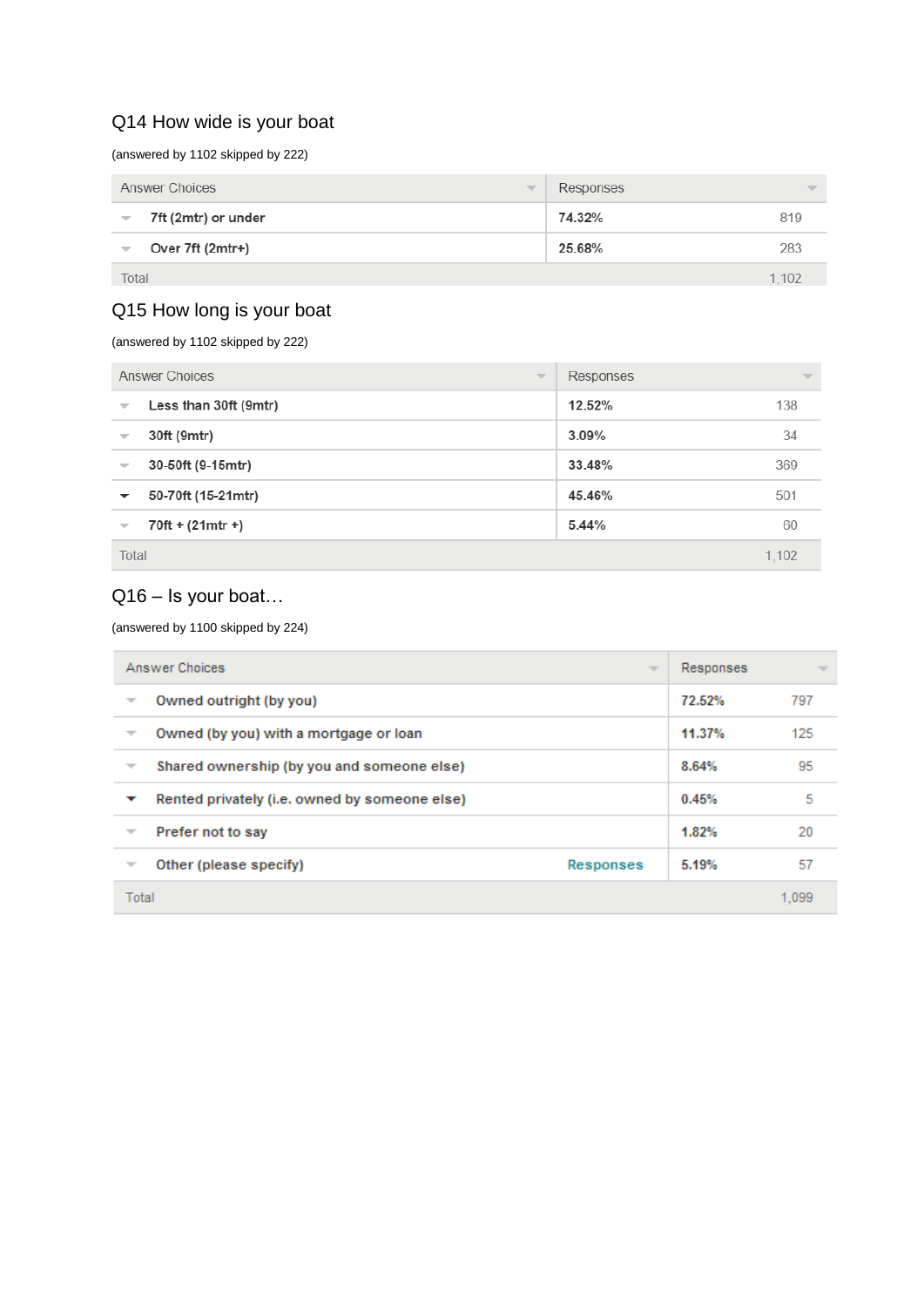Q17 - When considering housing needs, housing authorities consider potential occupancy as well as actual occupancy. How many bedrooms does your boat have? Please include rooms that can be converted into a bedroom on a daily basis, for example those with sofa / pull-out beds.

| Answer Choices           | Responses                |
|--------------------------|--------------------------|
| $\sim$                   | $\overline{\phantom{a}}$ |
| 1                        | 44.61%                   |
| $\overline{\phantom{a}}$ | 488                      |
| $\overline{2}$           | 35.01%                   |
| $\overline{\phantom{a}}$ | 383                      |
| -3                       | 7.04%                    |
| ▼                        | 77                       |
| 4+                       | 15                       |
| ÷                        | 1.37%                    |
| Prefer not to say        | 11.97%                   |
| $\overline{\phantom{a}}$ | 131                      |
| Total                    | 1,094                    |

(Answered by 1095 skipped by 229)

#### Q18 - Has your boat experienced any mechanical issues in the past 12 months that has prevented you from moving it? (Answered by 1092 skipped by 232)

| Answer Choices           | Responses                |
|--------------------------|--------------------------|
| $\overline{\phantom{m}}$ | $\overline{\phantom{m}}$ |
| Yes                      | 363                      |
| $\overline{\phantom{a}}$ | 33.27%                   |
| No                       | 63.15%                   |
| $\overline{\phantom{a}}$ | 689                      |
| Prefer not to say        | 3.57%                    |
| $\overline{\phantom{a}}$ | 39                       |
| Total                    | 1,091                    |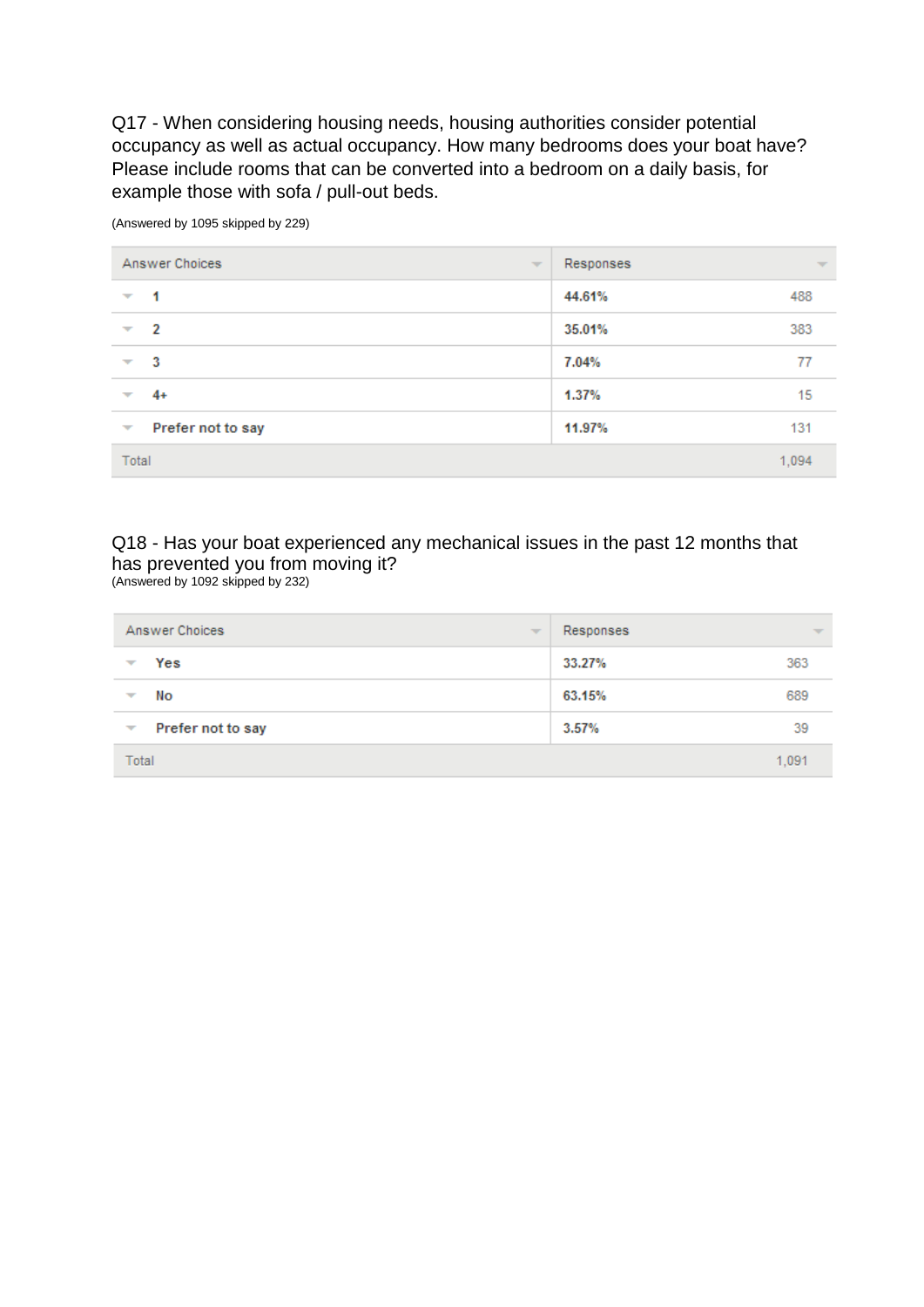Q19 – Please use the sliding scale to indicate how easy have you found it to access facilities/services in the London waterway area to carry out maintenance on your boat?

(Answered by 1008 skipped by 316)

Average score 45/100

Section – Who lives on your boat

Q20 - Do you or anyone else live on your boat (e.g. it is the primary residence where you/they live the majority of the time)?

(Answered by 1089 skipped by 235)

| Answer Choices<br>÷                           | Responses | $\overline{\mathcal{M}}$ |
|-----------------------------------------------|-----------|--------------------------|
| Yes<br>▼                                      | 53.31%    | 580                      |
| No<br>▼                                       | 43.11%    | 469                      |
| Prefer not to say<br>$\overline{\phantom{a}}$ | 3.58%     | 39                       |
| Total                                         | 1,088     | ∩                        |

Q21 - How many adults in each of the following age brackets live\* on your boat? (\* this is the place that is their primary home where they live the majority of the time)

(Answered by 577 skipped by 747)

|                          | $\overline{\phantom{a}}$ | $\mathbf{0}$<br>$\sim$ | 1<br>$\overline{\phantom{a}}$ | $\overline{2}$<br>$\overline{\phantom{a}}$ | 3<br>$\overline{\phantom{a}}$ | 4<br>$\overline{\phantom{a}}$ | $5+$<br>$\overline{\phantom{a}}$ | $Total -$ | Weighted<br>Average |
|--------------------------|--------------------------|------------------------|-------------------------------|--------------------------------------------|-------------------------------|-------------------------------|----------------------------------|-----------|---------------------|
| ÷                        | Aged<br>$16 - 24$        | 85.84%<br>285          | 9.94%<br>33                   | 3.92%<br>13                                | 0.30%                         | 0.00%<br>0                    | 0.00%<br>0                       | 332       | 2.14                |
| $\overline{\phantom{a}}$ | Aged<br>25-34            | 41.36%<br>170          | 35.77%<br>147                 | 22.63%<br>93                               | 0.24%                         | $0.00\%$<br>$\Omega$          | $0.00\%$<br>0                    | 411       | 2.59                |
| $\overline{\mathcal{M}}$ | Aged<br>35-44            | 57.84%<br>214          | 32.43%<br>120                 | 9.73%<br>36                                | $0.00\%$<br>0                 | $0.00\%$<br>0                 | 0.00%<br>0                       | 370       | 2.42                |
| ÷                        | Aged<br>45-54            | 63.20%<br>225          | 28.37%<br>101                 | 8.43%<br>30                                | 0.00%<br>0                    | 0.00%<br>0                    | 0.00%<br>$\mathbf{0}$            | 356       | 2.37                |
|                          | Aged<br>55-64            | 75.68%<br>252          | 18.02%<br>60                  | 6.01%<br>20                                | 0.00%<br>0                    | 0.30%<br>4                    | 0.00%<br>0                       | 333       | 2.25                |
| $\overline{\phantom{a}}$ | Aged<br>65-74            | 88.18%<br>276          | 10.22%<br>32                  | 1.60%<br>5                                 | 0.00%<br>0                    | 0.00%<br>0                    | 0.00%<br>0                       | 313       | 2.12                |
| ÷                        | Aged<br>$75+$            | 97.94%<br>285          | 2.06%<br>6                    | 0.00%<br>0                                 | 0.00%<br>0                    | 0.00%<br>0                    | 0.00%<br>0                       | 291       | 2.02                |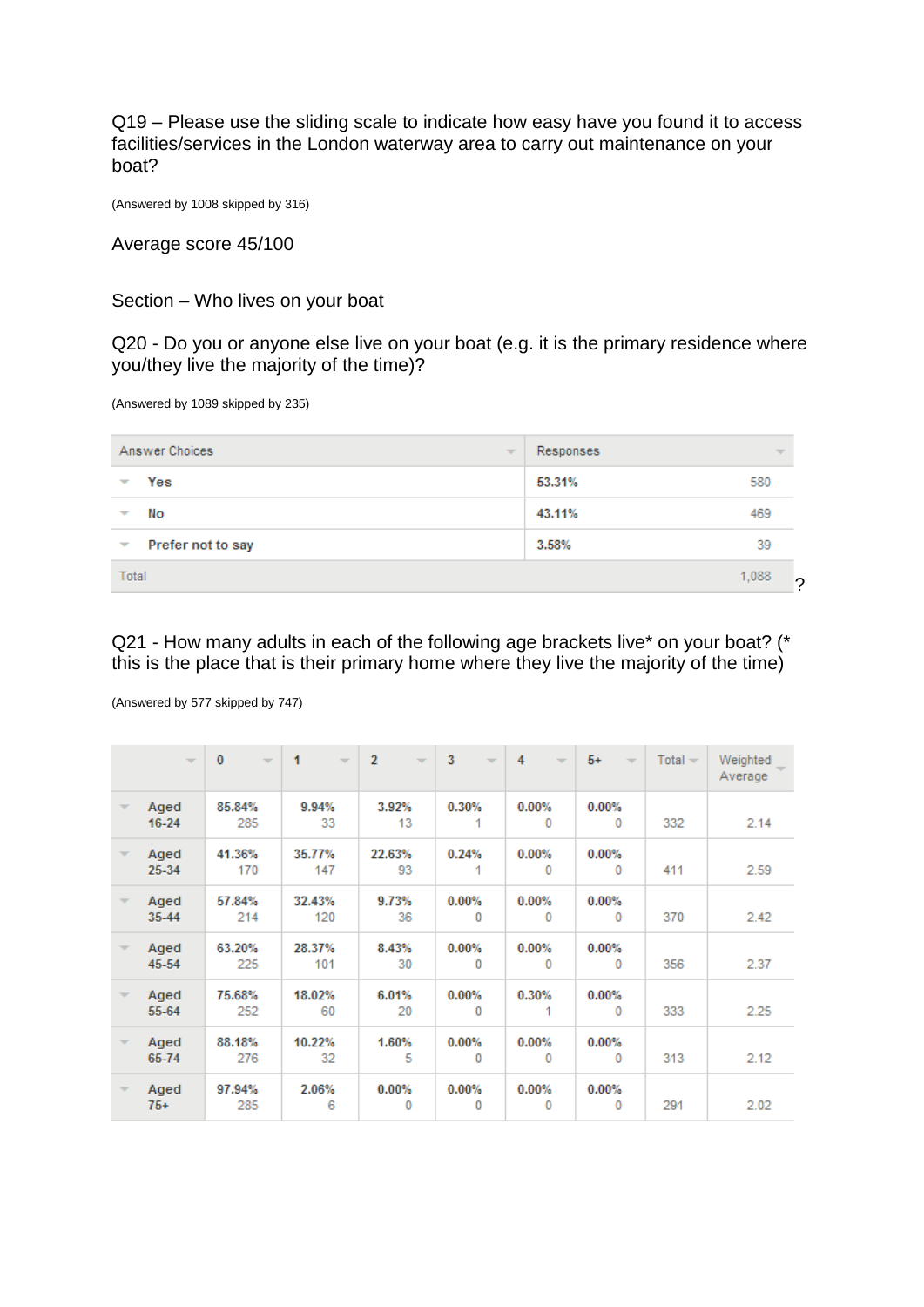### Q22 - How many children in each of the following age brackets live on your boat?

(Answered by 577 skipped by 747)

|                          | $\overline{\mathcal{M}}$ | $\bf{0}$<br>$\overline{\phantom{a}}$ | 1<br>$\overline{\phantom{a}}$ | $\overline{2}$<br>$\overline{\mathcal{M}}$ | 3<br>$\overline{\mathcal{M}}$ | 4<br>$\overline{\phantom{a}}$ | $5+$<br>$\overline{\phantom{a}}$ | $Total -$ | Weighted<br>Average |
|--------------------------|--------------------------|--------------------------------------|-------------------------------|--------------------------------------------|-------------------------------|-------------------------------|----------------------------------|-----------|---------------------|
| $\overline{\phantom{a}}$ | Aged<br>$0 - 2$          | 95.64%<br>526                        | 4.00%<br>22                   | 0.36%<br>2                                 | 0.00%<br>0                    | 0.00%<br>0                    | 0.00%<br>0                       | 550       | 2.04                |
| $\overline{\mathcal{M}}$ | Aged<br>$2 + -5$         | 96.97%<br>448                        | 2.81%<br>13                   | 0.22%<br>1                                 | 0.00%<br>0                    | 0.00%<br>0                    | 0.00%<br>0                       | 462       | 2.03                |
| $\overline{\mathcal{M}}$ | Aged<br>$5 + - 11$       | 96.73%<br>444                        | 2.40%<br>11                   | 0.87%<br>4                                 | 0.00%<br>0                    | 0.00%<br>0                    | 0.00%<br>0                       | 459       | 2.03                |
| v                        | Aged<br>$11 + -$<br>15   | 97.80%<br>445                        | 1.98%<br>9                    | 0.22%<br>1                                 | 0.00%<br>0                    | 0.00%<br>0                    | 0.00%<br>0                       | 455       | 2.02                |

### Q23 - Please select the option that best represents the relationship of the people living on your boat

(Answered by 574 skipped by 750)

|       | Answer Choices<br>$\overline{\phantom{a}}$                                                                                                                                                | $Respones =$ |     |
|-------|-------------------------------------------------------------------------------------------------------------------------------------------------------------------------------------------|--------------|-----|
|       | There is only one person living on the boat                                                                                                                                               | 43.03%       | 247 |
|       | The people living on the boat are part of a cohabiting couple                                                                                                                             | 41.99%       | 241 |
|       | The people living on the boat are part of one family (i.e. one or two parents or legal<br>guardians and any number and combination of blood related, step or legally<br>adopted children) | 11.85%       | 68  |
|       | The people living on the boat comprise more than one family unit (as defined<br>above), for example an additional individual, related or not, or more than one family                     | 0.52%        | з   |
|       | There is more than one unrelated person living on the boat (e.g. groups of<br>unrelated housemates)                                                                                       | 0.87%        | 5   |
|       | None of the above                                                                                                                                                                         | 1.05%        | в   |
|       | Prefer not to say                                                                                                                                                                         | 0.70%        | 4   |
| Total |                                                                                                                                                                                           |              | 574 |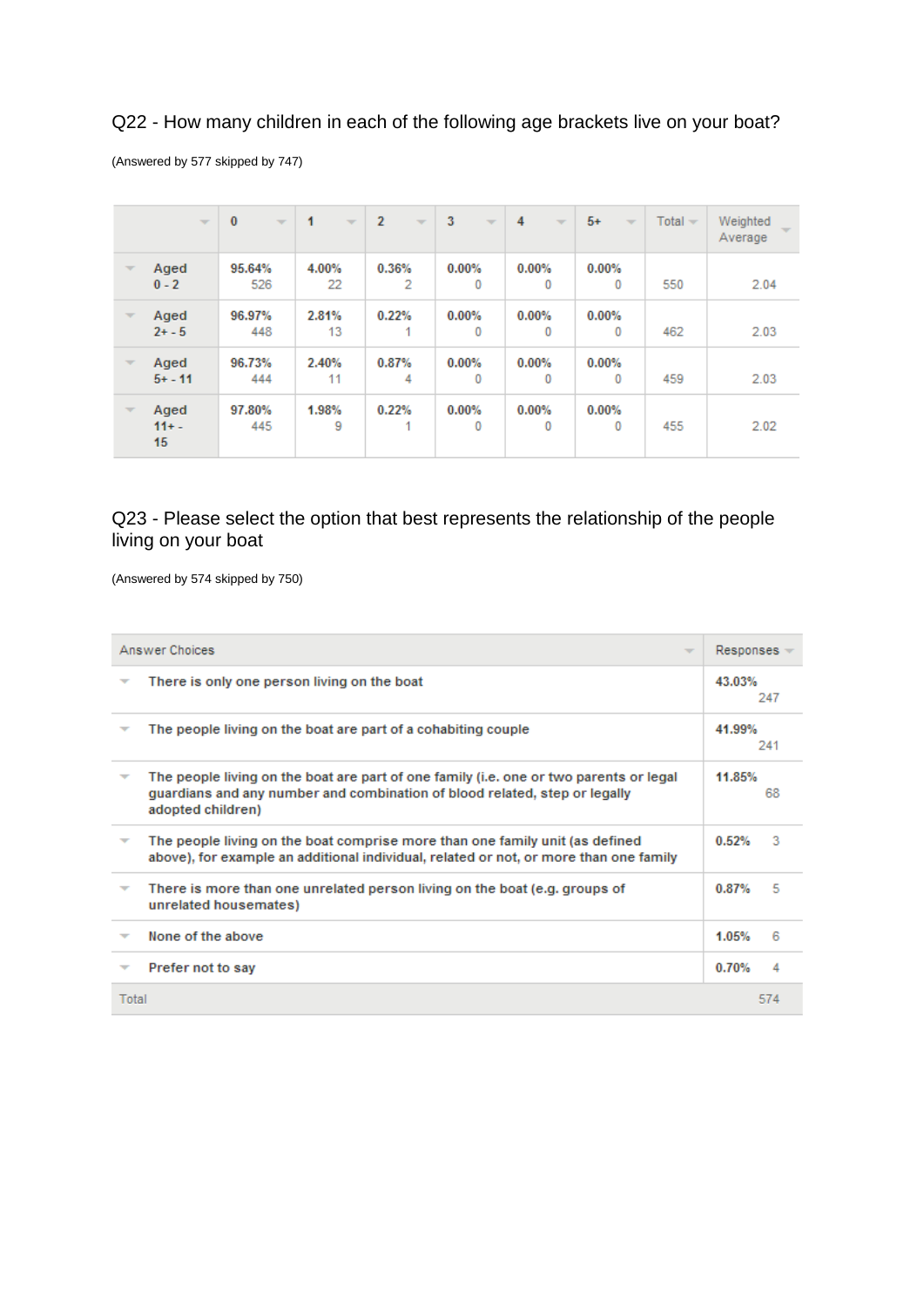## Section – Permanent and long term moorings

Q24 - If permanent / long-term moorings were more readily available in the London Waterway area, how interested would be in taking one?

(Answered by 1078 skipped by 246)

| Answer Choices           | Responses                                                     |        |     |  |  |
|--------------------------|---------------------------------------------------------------|--------|-----|--|--|
| ▼                        | Absolutely no interest in a permanent mooring                 | 26.65% | 287 |  |  |
| $\overline{\phantom{a}}$ | No interested, I already have a permanent / long-term mooring | 27.76% | 299 |  |  |
|                          | Some interest in a permanent mooring                          | 24.98% | 269 |  |  |
| ▼                        | Definitely interested in a permanent mooring                  | 20.61% | 222 |  |  |
| Total                    |                                                               |        |     |  |  |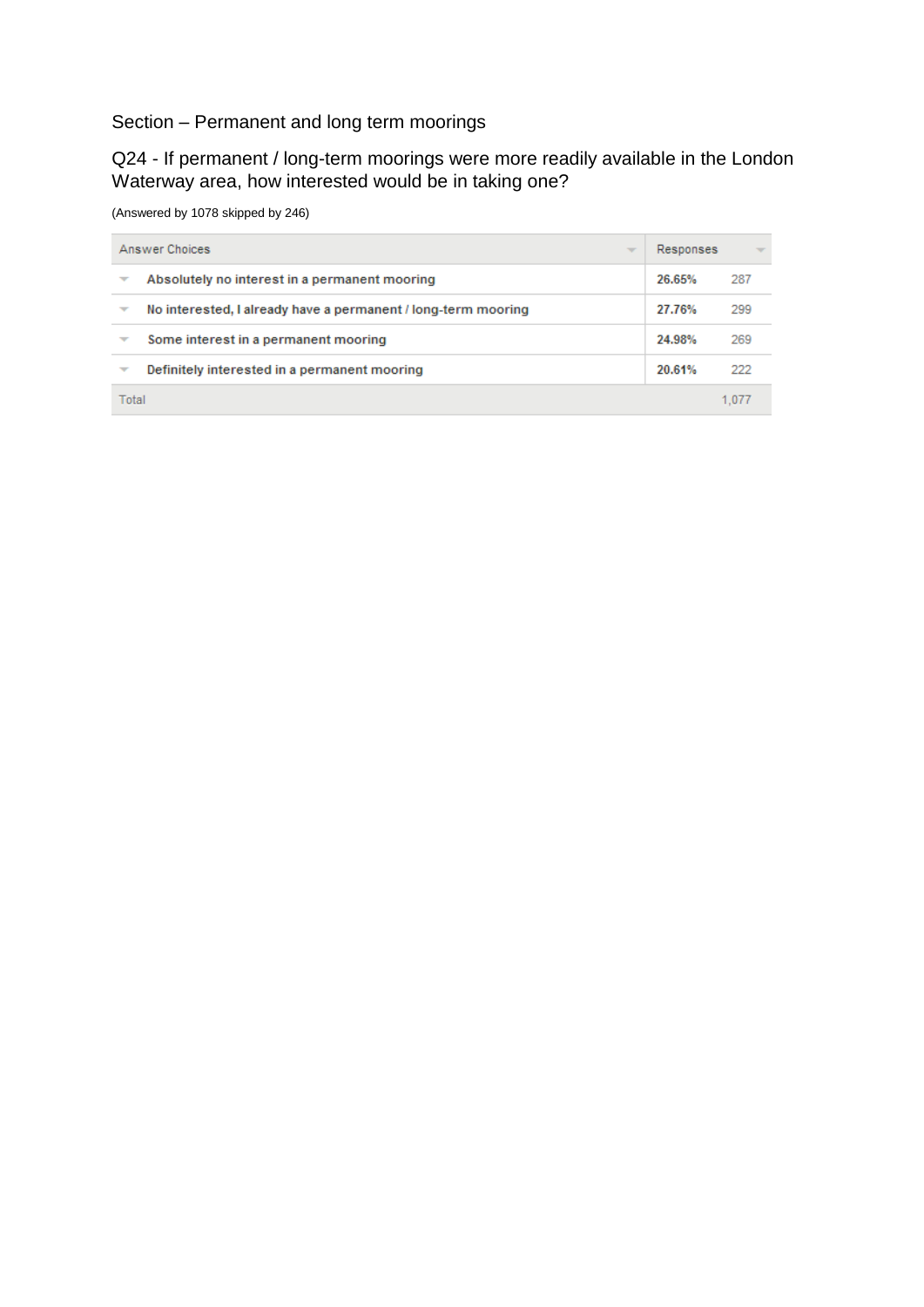## Q25 – When choosing a permanent / long-term mooring how important to you are the following factors?

#### (Answered by 484 skipped by 840)

|                          |                                                                                   | Very<br>important | A little<br>important | <b>Not</b><br>important | $Total -$ | Weighted<br>Average |
|--------------------------|-----------------------------------------------------------------------------------|-------------------|-----------------------|-------------------------|-----------|---------------------|
| ÷                        | Road access                                                                       | 30.23%<br>143     | 44.61%<br>211         | 25.16%<br>119           | 473       | 1.95                |
| ÷                        | Car parking nearby                                                                | 29.30%<br>138     | 30.79%<br>145         | 39.92%<br>188           | 471       | 2.11                |
| ÷                        | Bicycle parking nearby                                                            | 21.38%<br>99      | 34.13%<br>158         | 44.49%<br>206           | 463       | 2.23                |
| v                        | Local shops nearby                                                                | 41.89%<br>199     | 51.16%<br>243         | 6.95%<br>33.            | 475       | 1.65                |
| $\overline{\phantom{a}}$ | <b>Public transport</b><br>nearby                                                 | 63.10%<br>301     | 31.03%<br>148         | 5.87%<br>28             | 477       | 1.43                |
| ÷                        | <b>Attractive</b><br>scenery/surroundings                                         | 48.41%<br>229     | 45.45%<br>215         | 6.13%<br>29             | 473       | 1.58                |
| ÷                        | Schools nearby                                                                    | 8.42%<br>39       | 12.10%<br>56          | 79.48%<br>368           | 463       | 2.71                |
| $\overline{\mathbf{v}}$  | <b>Health services</b><br>nearby                                                  | 15.70%<br>73      | 47.74%<br>222         | 36.56%<br>170           | 465       | 2.21                |
| ÷                        | Close to my place of<br>employment                                                | 15.33%<br>71      | 49.68%<br>230         | 34.99%<br>162           | 463       | 2.20                |
| v                        | Avoiding flood risk                                                               | 48.92%<br>226     | 36.80%<br>170         | 14.29%<br>66            | 462       | 1.65                |
| $\overline{\phantom{a}}$ | Good services nearby<br>(sewage and rubbish<br>etc.)                              | 78.74%<br>374     | 20.00%<br>95          | 1.26%<br>6              | 475       | 1.23                |
|                          | A gated access<br>mooring                                                         | 31.77%<br>149     | 35.18%<br>165         | 33.05%<br>155           | 469       | 2.01                |
| ÷                        | Somewhere I<br>personally feel safe                                               | 81.36%<br>384     | 17.16%<br>81          | 1.48%<br>7              | 472       | 1.20                |
| ÷                        | Proximity to a boat<br>yard or place I can<br>carry out maintenance<br>on my boat | 11.80%<br>55      | 50.64%<br>236         | 37.55%<br>175           | 466       | 2.26                |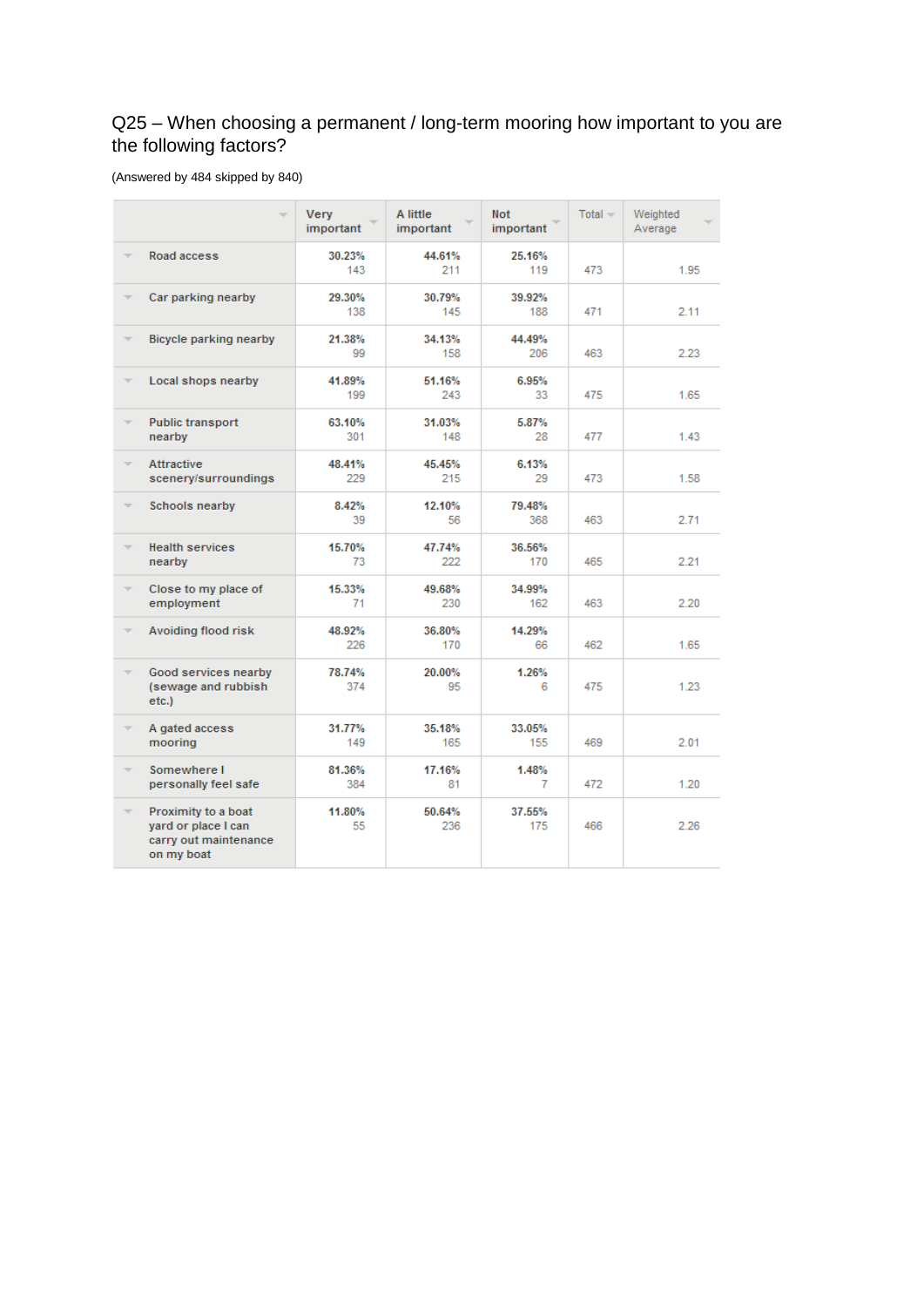## Q26 - Which type of mooring would you consider taking (please select in order of preference all those you would consider, for example  $1 =$  first preference,  $2 =$  second preference etc)

|                          |                                                                                                                         | $\mathbf{1}$  | $\overline{2}$ | $\overline{\mathbf{3}}$ | 4             | 5             | $6\phantom{1}$<br>$\overline{\phantom{a}}$ | $Total -$ | $Score =$ |
|--------------------------|-------------------------------------------------------------------------------------------------------------------------|---------------|----------------|-------------------------|---------------|---------------|--------------------------------------------|-----------|-----------|
| ÷                        | A<br>permanent<br>mooring in<br>a marina<br>with no<br>services                                                         | 1.74%<br>6    | 5.23%<br>18    | 6.10%<br>21             | 18.31%<br>63  | 17.15%<br>59  | 51.45%<br>177                              | 344       | 2.02      |
| $\overline{\phantom{a}}$ | А<br>permanent<br>mooring in<br>a marina<br>with full<br>services                                                       | 17.74%<br>69  | 12.85%<br>50   | 21.08%<br>82            | 7.46%<br>29   | 29.56%<br>115 | 11.31%<br>44                               | 389       | 3.48      |
| ÷                        | A<br>permanent<br>mooring in<br>a small off<br>line canal<br>basin or<br>layby with<br>no<br>services                   | 6.49%<br>24   | 11.35%<br>42   | 15.95%<br>59            | 34.32%<br>127 | 23.78%<br>88  | 8.11%<br>30                                | 370       | 3.18      |
| $\overline{\phantom{a}}$ | A<br>permanent<br>mooring in<br>a small off<br>line canal<br>basin or<br>layby with<br>full<br>services                 | 31.63%<br>130 | 35.52%<br>146  | 18.73%<br>77            | 7.54%<br>31   | 5.11%<br>21   | 1.46%<br>6                                 | 411       | 4.77      |
|                          | A<br>permanent<br>mooring<br>on the<br>non-<br>towpath<br>side of the<br>main canal<br>with no<br>services              | 11.57%<br>42  | 17.08%<br>62   | 16.53%<br>60            | 21.49%<br>78  | 11.29%<br>41  | 22.04%<br>80                               | 363       | 3.30      |
|                          | $\mathbf{A}$<br>permanent<br>mooring<br>on the<br>non-<br>towpath<br>side of the<br>main canal<br>with full<br>services | 43.90%<br>180 | 24.88%<br>102  | 21.22%<br>87            | 3.66%<br>15   | 4.39%<br>18   | 1.95%<br>8                                 | 410       | 4.94      |

(Answered by 463 skipped by 861)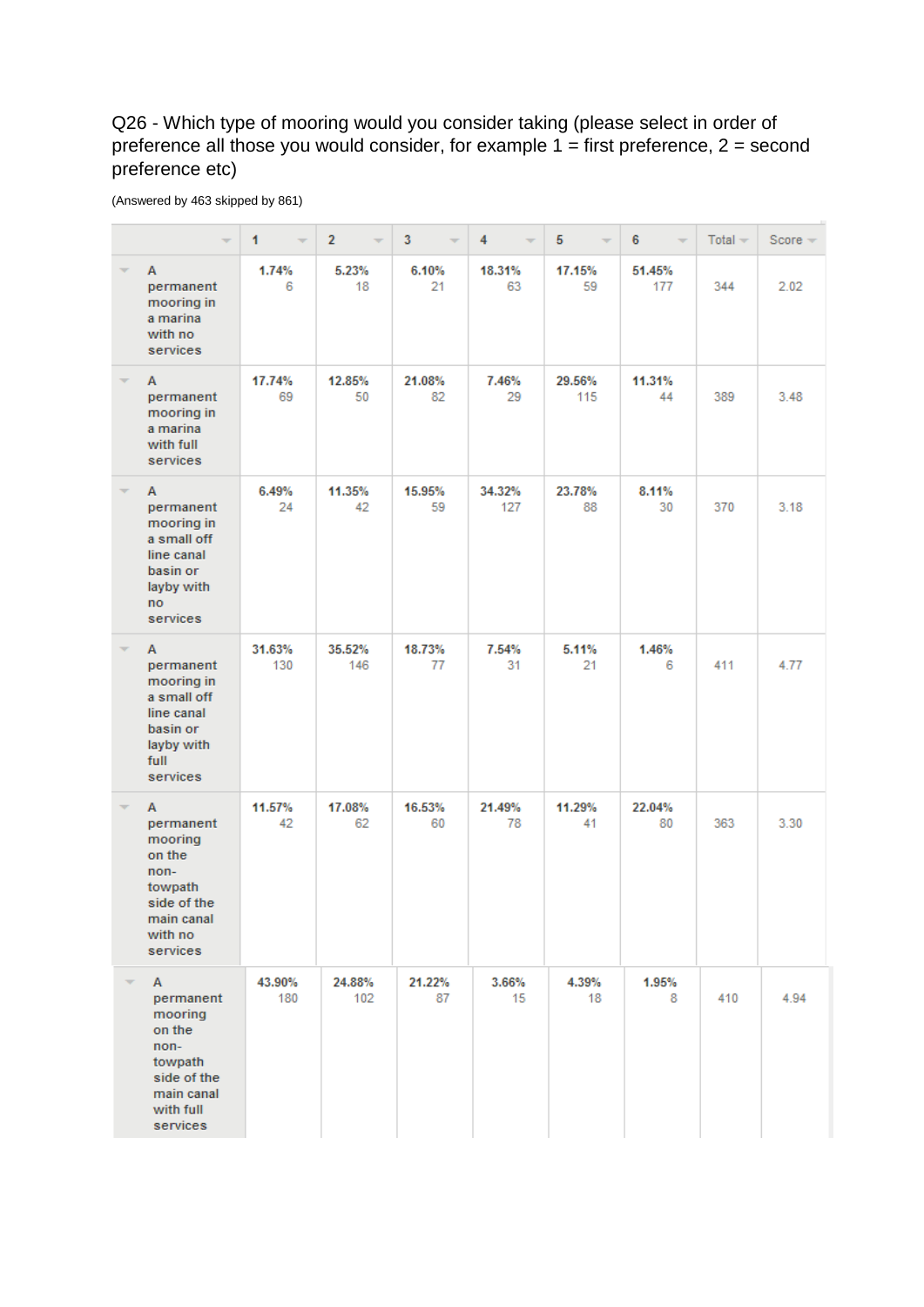## Q27 – Which type of provider would you consider taking a mooring from? (tick all that apply)

(Answered by 455 skipped by 869)

|   | Answer Choices<br>$\overline{\phantom{a}}$                                                        | $Respones =$  |
|---|---------------------------------------------------------------------------------------------------|---------------|
|   | The Canal & River Trust                                                                           | 88.11%<br>400 |
|   | A private operator                                                                                | 63.00%<br>286 |
| ▼ | A not for profit operator (for example a registered social landlord or community<br>run provider) | 90.31%<br>410 |
|   | <b>Total Respondents: 454</b>                                                                     |               |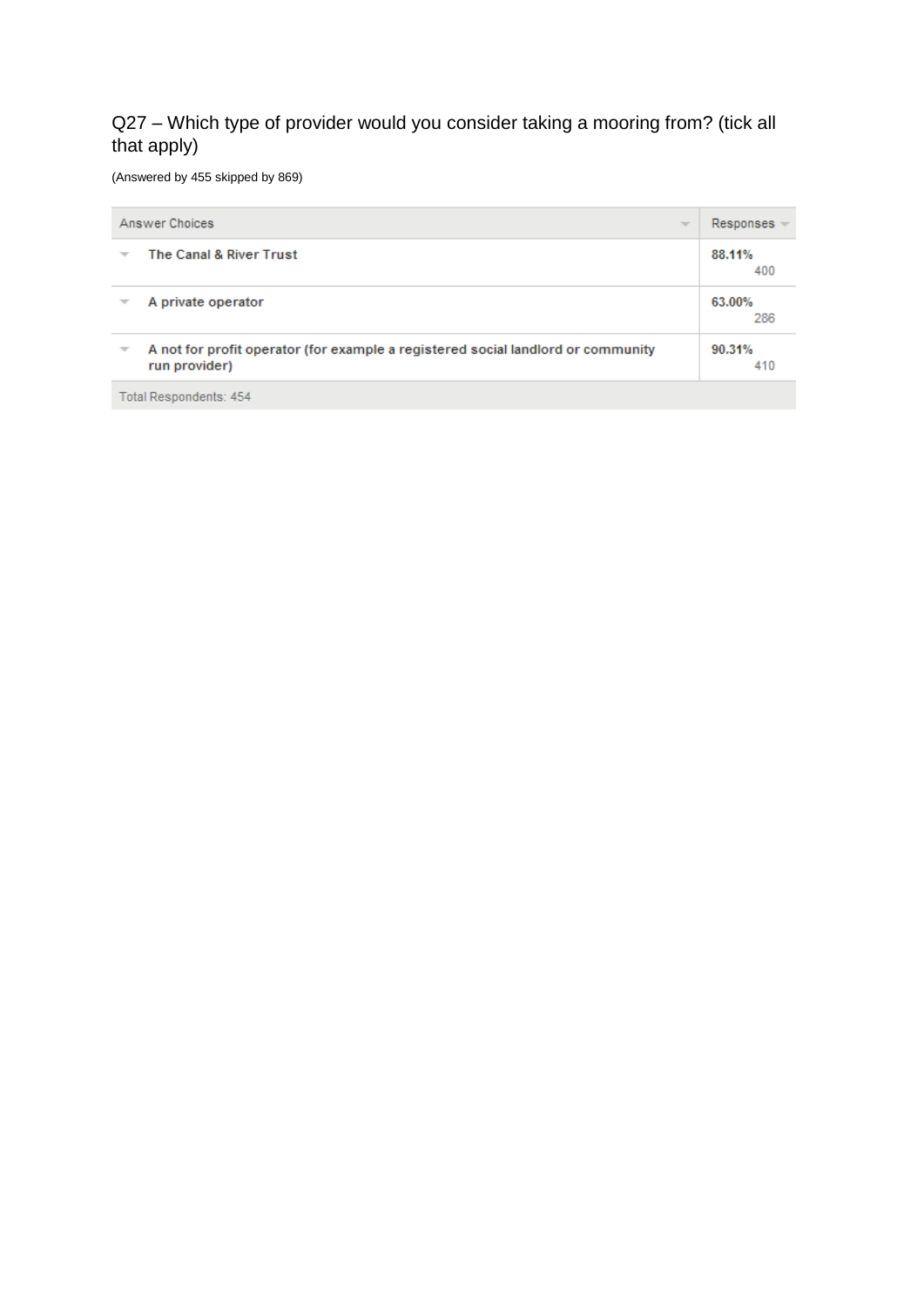## Q28 - If additional permanent moorings could be created within London waterways area, please tell us from this list of locations where you might consider taking a mooring (select all that you'd consider)

(Answered by 461 skipped by 863)

|   |                                                                                                                      | Would strongly consider | Might consider | Total $\sim$ | Weighted<br>Average |
|---|----------------------------------------------------------------------------------------------------------------------|-------------------------|----------------|--------------|---------------------|
|   | Grand Union -<br><b>Rickmansworth</b><br>to Uxbridge                                                                 | 42.33%<br>91            | 57.67%<br>124  | 215          | 1.58                |
|   | <b>Grand Union -</b><br>Slough Arm                                                                                   | 22.37%<br>34            | 77.63%<br>118  | 152          | 1.78                |
|   | <b>Grand Union -</b><br>Uxbridge - West<br><b>Drayton</b>                                                            | 35.45%<br>67            | 64.55%<br>122  | 189          | 1.65                |
|   | <b>Grand Union -</b><br>West Drayton to<br><b>Brentford</b>                                                          | 40.45%<br>72            | 59.55%<br>106  | 178          | 1.60                |
|   | <b>Grand Union -</b><br>Paddington<br>Arm - Hayes to<br>Alperton                                                     | 45.58%<br>103           | 54.42%<br>123  | 226          | 1.54                |
|   | <b>Grand Union -</b><br>Paddington<br>Arm - Alperton<br>to Little Venice.<br>including<br>Paddington<br><b>Basin</b> | 73.36%<br>223           | 26.64%<br>81   | 304          | 1.27                |
|   | Regents - Little<br>Venice to Kings<br><b>Cross</b>                                                                  | 79.68%<br>251           | 20.32%<br>64   | 315          | 1.20                |
|   | Regents - Kings<br>Cross to<br>Haggerston                                                                            | 76.70%<br>237           | 23.30%<br>72   | 309          | 1.23                |
|   | Regents -<br>Haggerston to<br>Limehouse                                                                              | 76.25%<br>228           | 23.75%<br>71   | 299          | 1.24                |
|   | <b>Hertford Union</b>                                                                                                | 68.94%<br>182           | 31.06%<br>82   | 264          | 1.31                |
| ÷ | Limehouse Cut                                                                                                        | 63.27%<br>174           | 36.73%<br>101  | 275          | 1.37                |
| ÷ | Lee Navigation<br>- Bow to<br><b>Tottenham Hale</b>                                                                  | 73.86%<br>226           | 26.14%<br>80   | 306          | 1.26                |
|   | Lee Navigation<br>- Tottenham<br>Hale to Waltham<br>Abbey                                                            | 53.93%<br>144           | 46.07%<br>123  | 267          | 1.46                |
|   | Lee Navigation<br>- Waltham<br>Abbey to<br>Hoddesdon                                                                 | 41.70%<br>93            | 58.30%<br>130  | 223          | 1.58                |
|   | <b>River Stort</b><br>- Hoddesdon to<br>Hertford                                                                     | 40.10%<br>81            | 59.90%<br>121  | 202          | 1.60                |
|   | River Stort -<br>Hoddesdon to<br>Bishops'<br>Stortford                                                               | 34.90%<br>67            | 65.10%<br>125  | 192          | 1.65                |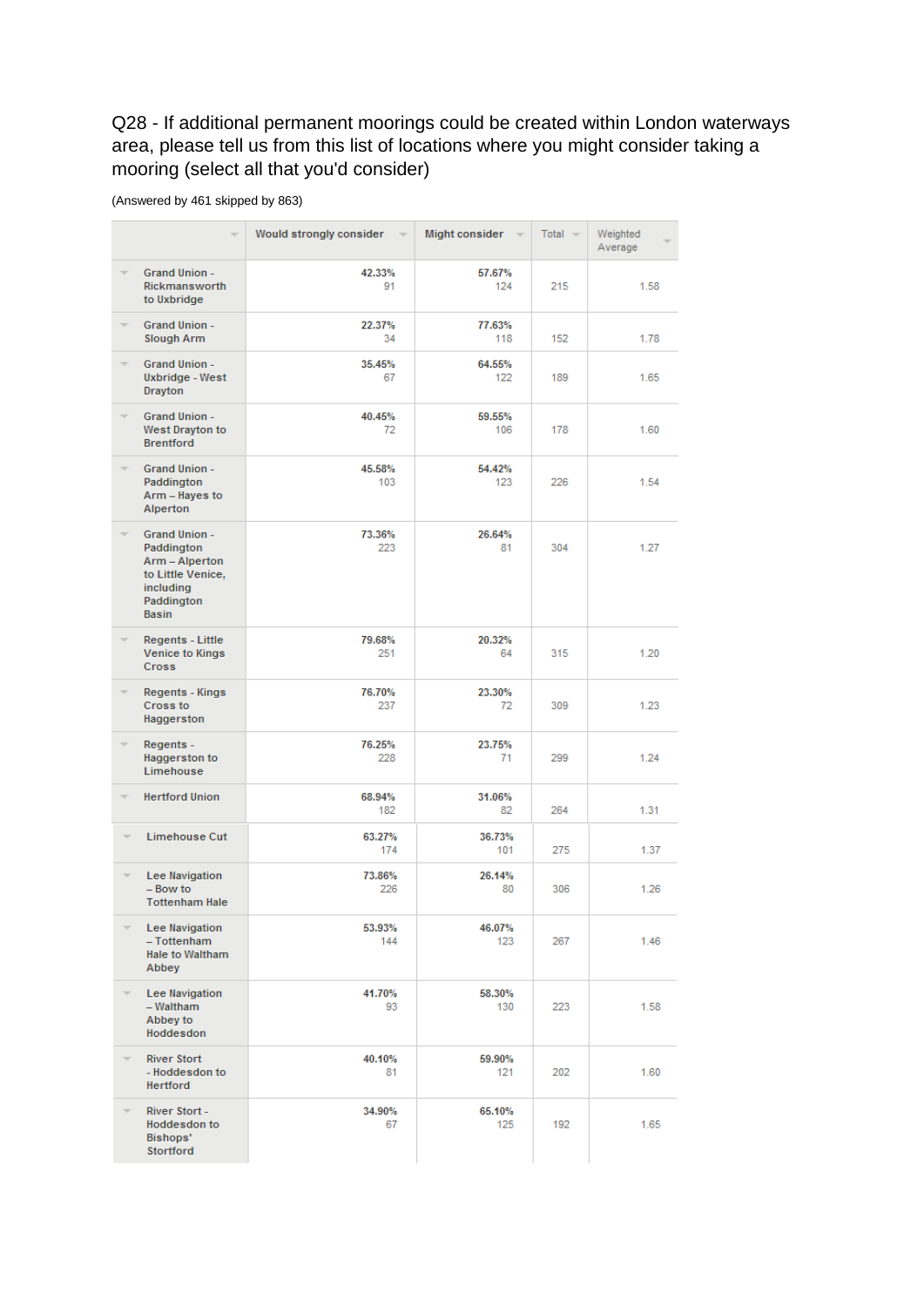Q29 - The cost of permanent moorings in London varies depending on location and the facilities offered at each mooring. To give an idea, the yearly price paid for permanent moorings in London ranges from £128 to £570 per metre. Recent permanent moorings sold by the Canal & River Trust using its auction system have seen prices of £14,000 per berth (close to Broadway Market) to £27,000 per berth (close to Canary Wharf). Follow this link to open a new window with more details on the price of Canal & River Trust moorings in the London waterway area sold in 2016 (January - August).If permanent moorings were available in London, please use the price range below to give us an indication of the maximum price you would pay for a permanent mooring.

(Answered by 452 skipped by 872)

|                          | Answer Choices<br>$\overline{\phantom{a}}$                           | Responses |     |
|--------------------------|----------------------------------------------------------------------|-----------|-----|
| ₹                        | £128-£199 per M per year (approximately £39-£60 per ft per year)     | 32.59%    | 147 |
| $\overline{\phantom{a}}$ | £200-£299 per M per year (approximately £61-£91 per ft per year)     | 23.06%    | 104 |
| ÷                        | £300 - £399 per M per year (approximately £92-£121 per ft per year)  | 13.53%    | 61  |
| $\overline{\phantom{a}}$ | £400 - £499 per M per year (approximately £122-£152 per ft per year) | 7.98%     | 36  |
| ÷                        | £500 - £599 per M per year (approximately £152-£182 per ft per year) | 3.77%     | 17  |
| $\overline{\phantom{a}}$ | £600 - £699 per M per year (approximately £183-213 per ft per year)  | 2.88%     | 13  |
| v                        | £700 - £799 per M per year (approximately £213-£244 per ft per year) | 0.67%     | з   |
| $\overline{\phantom{a}}$ | £800+ per M per year ((approximately £244 per ft per year)           | 0.89%     | 4   |
| $\overline{\phantom{a}}$ | Don't know                                                           | 14.63%    | 66  |
| Total                    |                                                                      |           | 451 |

### Q30 - Are you considering alternatives to living on a boat such as living in accommodation on land?

(Answered by 465 skipped by 859)

| Answer Choices<br>$\overline{\phantom{a}}$ |                                        | Responses | ÷   |
|--------------------------------------------|----------------------------------------|-----------|-----|
| $\overline{\phantom{a}}$                   | Yes                                    | 19.61%    | 91  |
| ▼                                          | No                                     | 61.42%    | 285 |
| $\overline{\mathbf{v}}$                    | Don't know / I haven't considered this | 18.97%    | 88  |
| Total                                      |                                        |           | 46. |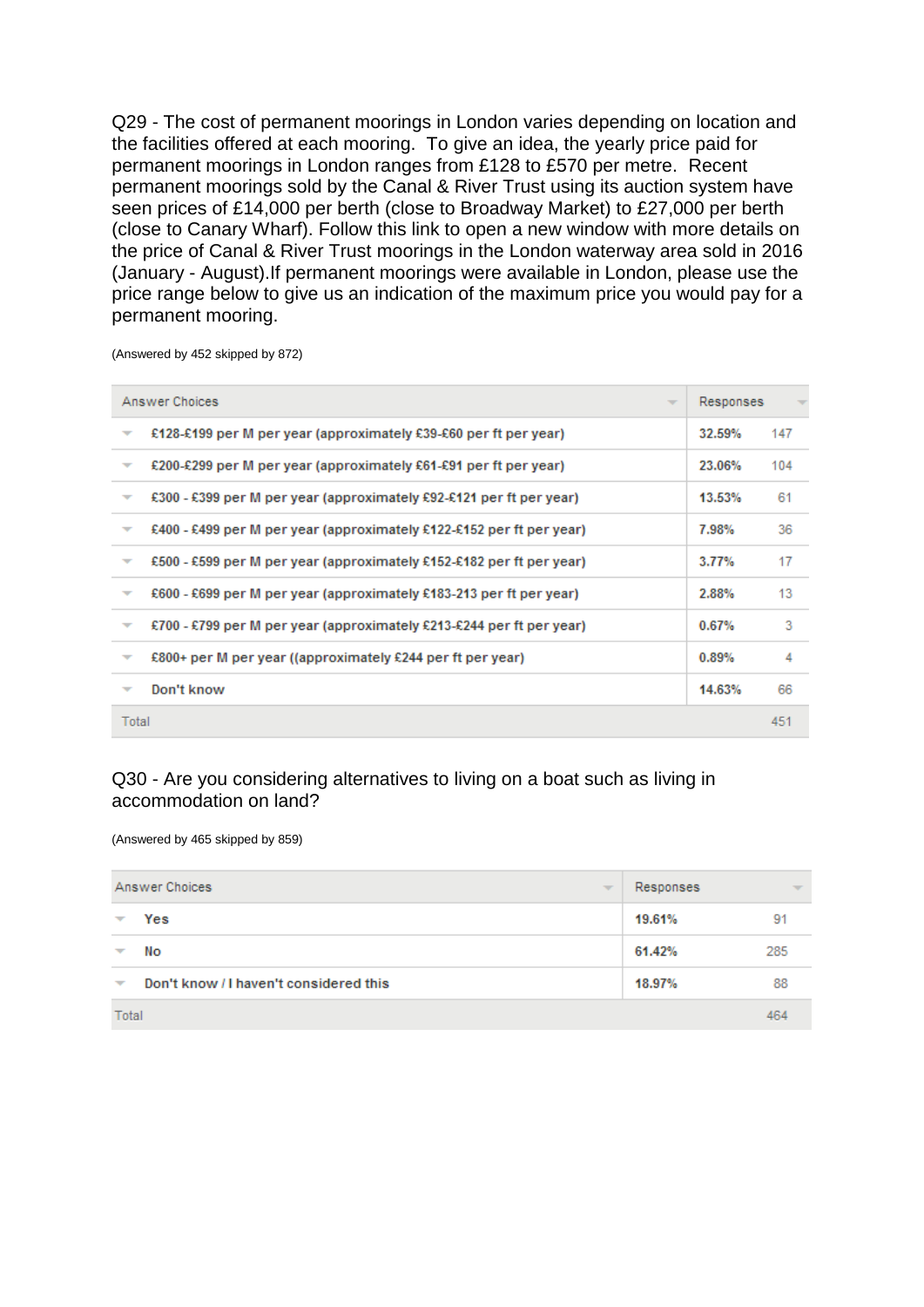### Q31 - What is the main reason you are considering moving from living on a boat to living on land?

(Answered by 90 skipped by 1234)

| Answer Choices<br>$\overline{\phantom{a}}$ |                                           | Responses        | $\overline{\phantom{a}}$ |    |
|--------------------------------------------|-------------------------------------------|------------------|--------------------------|----|
| ▼                                          | I don't want to continue living on a boat |                  | $0.00\%$                 |    |
| $\overline{\phantom{a}}$                   | Convenience of living on land             |                  | 33.33%                   | 30 |
| Location<br>v                              |                                           |                  | 12.22%                   |    |
| ₩                                          | Other (please specify)                    | <b>Responses</b> | 54.44%                   | 49 |
| Total                                      |                                           |                  | 90                       |    |

### Q32 - To what extent do you agree or disagree that a lower cost of living is your main reason for living on a boat?

(Answered by 458 skipped by 866)

| Answer Choices<br>$\overline{\phantom{a}}$ | Responses | $\overline{\phantom{a}}$ |
|--------------------------------------------|-----------|--------------------------|
| <b>Strongly agree</b><br>▼                 | 16.19%    | 74                       |
| Tend to agree<br>▼                         | 20.79%    | 95                       |
| Neither agree nor disagree<br>▼            | 29.76%    | 136                      |
| Tend to disagree<br>▼                      | 16.41%    | 75                       |
| <b>Strongly disagree</b><br>▼              | 16.85%    | 77                       |
| Total                                      |           | 457                      |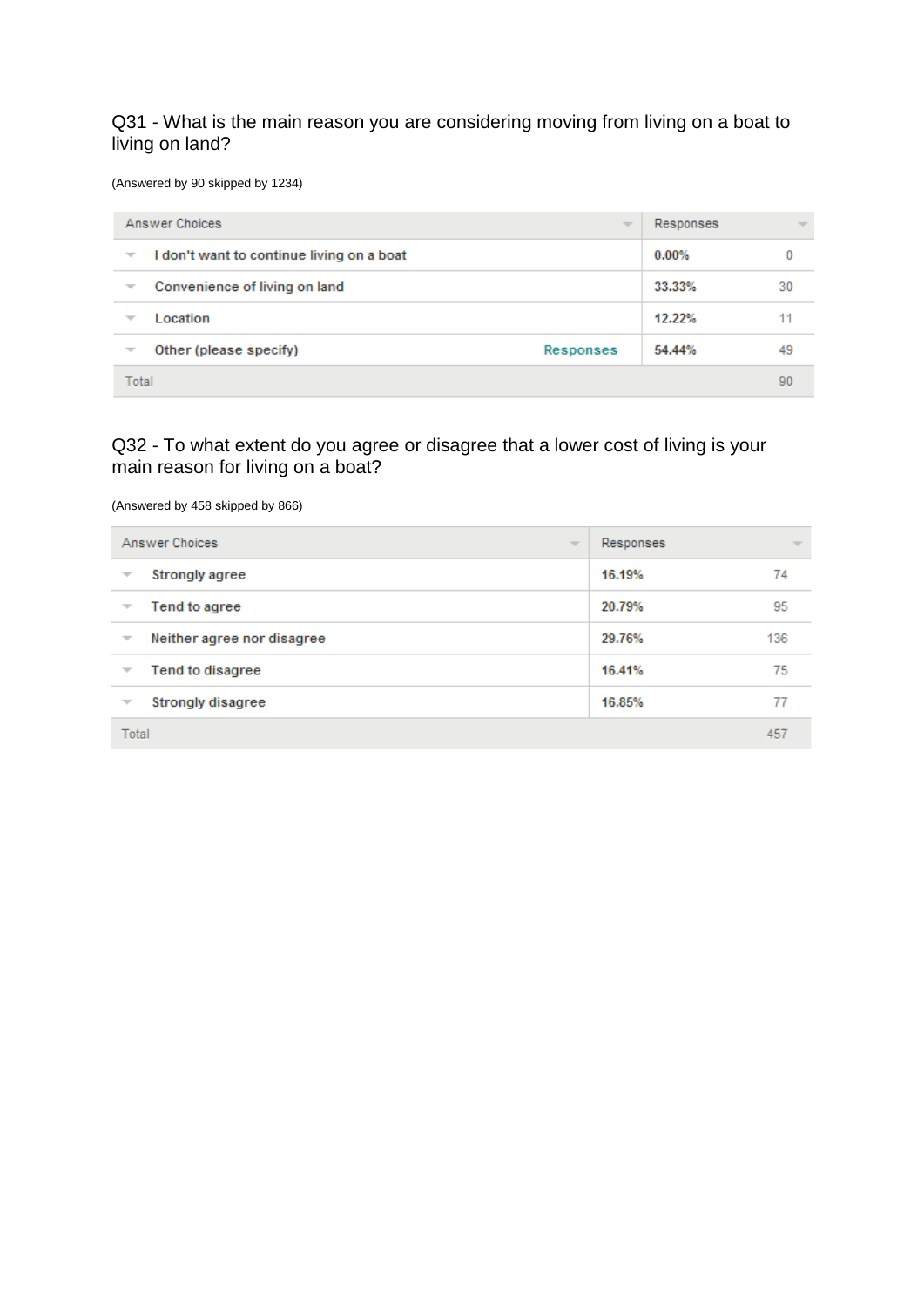### Section – Understanding more about London's boaters (this section was optional)

### Q33 - Optional: How do you define your gender?

(Answered by 1023 skipped by 301)

|                          | Answer Choices                  | $\overline{\phantom{a}}$ | Responses | $\overline{\phantom{a}}$ |
|--------------------------|---------------------------------|--------------------------|-----------|--------------------------|
| $\overline{\phantom{a}}$ | Male                            |                          | 59.78%    | 611                      |
| $\overline{\phantom{a}}$ | Female                          |                          | 35.23%    | 360                      |
| $\overline{\phantom{a}}$ | Transgender                     |                          | 0.39%     | 4                        |
| $\overline{\phantom{a}}$ | Prefer not to say               |                          | 3.42%     | 35                       |
| $\overline{\phantom{a}}$ | Something else (please specify) | Responses                | 1.17%     | 12                       |
|                          | Total                           |                          |           | 1.022                    |

## Q34 – What was your age at your last birthday?

(Answered by 902 skipped by 422)

| 18 | 1  | 42 | 9              | 76  | $\overline{c}$ |
|----|----|----|----------------|-----|----------------|
| 19 | 1  | 43 | 13             | 77  | 3              |
| 20 | 1  | 44 | 10             | 78  | 8              |
| 21 | 2  | 45 | 22             | 79  | 0              |
| 22 | 4  | 46 | 14             | 80  | 1              |
| 23 | 5  | 47 | 17             | 81  | 0              |
| 24 | 12 | 48 | 11             | 82  | 0              |
| 25 | 13 | 49 | 23             | 83  | 0              |
| 26 | 23 | 50 | 18             | 84  | 0              |
| 27 | 33 | 61 | 10             | 85  | 1              |
| 28 | 19 | 62 | 18             | 86  | $\mathbf 1$    |
| 29 | 30 | 63 | 18             | 87  | 0              |
| 30 | 28 | 64 | 10             | 88  | 0              |
| 31 | 16 | 65 | 12             | 89  | 0              |
| 32 | 24 | 66 | 11             | 90  | 0              |
| 33 | 29 | 67 | 17             | 91  | 0              |
| 34 | 20 | 68 | 13             | 92  | 0              |
| 35 | 19 | 69 | 8              | 93  | 0              |
| 36 | 22 | 70 | 11             | 94  | 0              |
| 37 | 15 | 71 | 8              | 95  | 0              |
| 38 | 14 | 72 | 11             | 96  | 0              |
| 39 | 15 | 73 | $\overline{7}$ | 97  | 0              |
| 40 | 14 | 74 | 10             | 98  | 0              |
| 41 | 23 | 75 | 4              | 99  | 1              |
|    |    |    |                | 100 | 0              |
|    |    |    |                |     | 897            |

#### Other answers

Retired – 1 Over twenty one – 1 Getting Older – 1 None of your business 2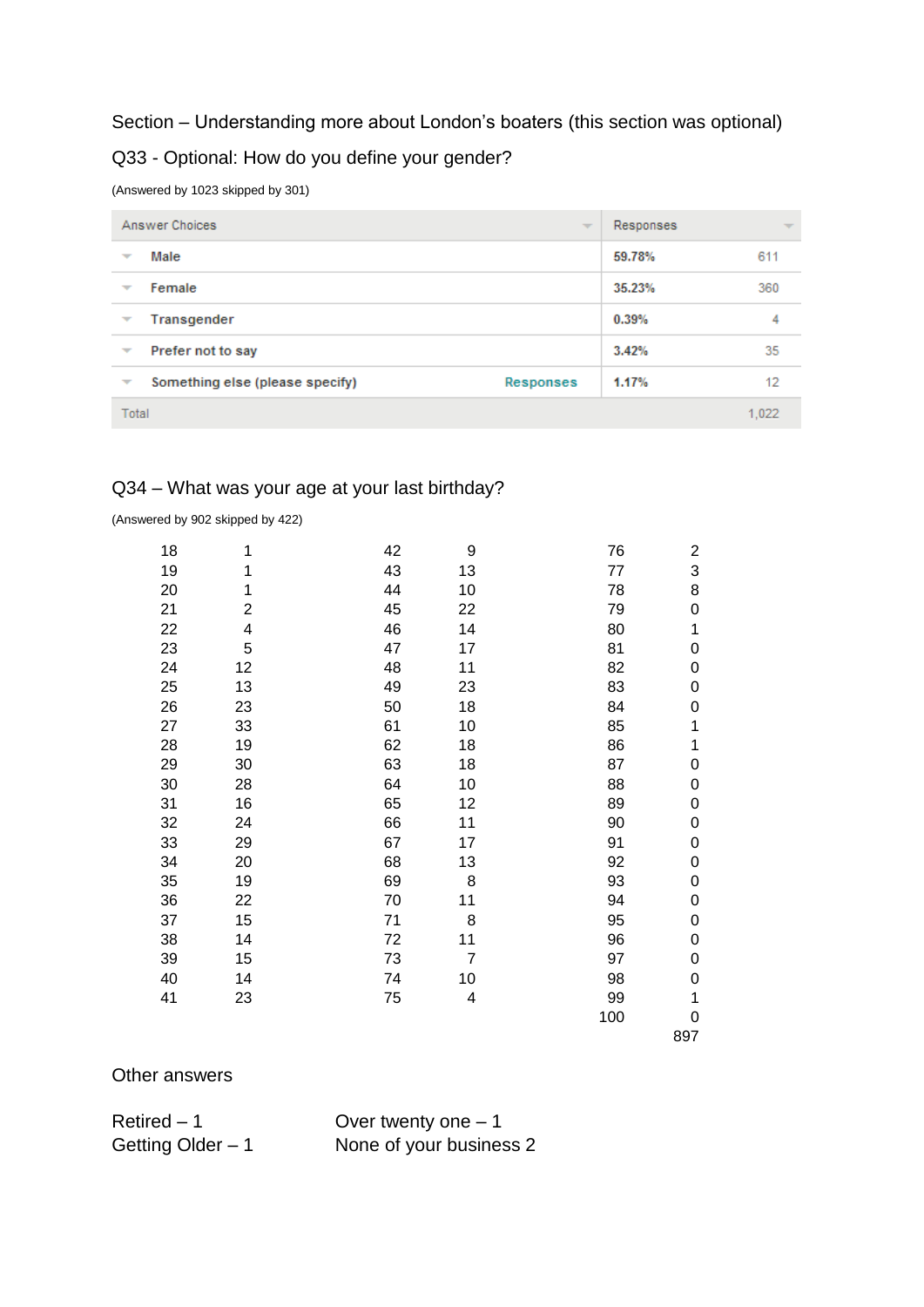# Q35 - Optional: How would you define your ethnic group?

(Answered by 1004 skipped by 320)

|                          | Answer Choices<br>$\overline{\phantom{a}}$                        | Responses |          |
|--------------------------|-------------------------------------------------------------------|-----------|----------|
|                          | WHITE - English/Welsh/Scottish/Northern Irish/British             | 76.77%    | 770      |
| $\overline{\phantom{a}}$ | <b>WHITE - Irish</b>                                              | 1.60%     | 16       |
| $\overline{\phantom{a}}$ | <b>WHITE - Eastern European</b>                                   | 1.40%     | 14       |
| $\overline{\phantom{a}}$ | WHITE - Gypsy or Irish Traveller                                  | 0.00%     | $\Omega$ |
| $\overline{\phantom{a}}$ | <b>WHITE - Mixed European</b>                                     | 4.69%     | 47       |
| ÷                        | WHITE - Any other White background                                | 5.58%     | 56       |
| ₹                        | BLACK/AFRICAN/CARIBBEAN/BACK BRITISH - Caribbean                  | 0.10%     | 1        |
| $\overline{\phantom{a}}$ | BLACK/AFRICAN/CARIBBEAN/BACK BRITISH -African                     | $0.00\%$  | 0        |
| ₹                        | BLACK/AFRICAN/CARIBBEAN/BACK BRITISH - Any other Black background | 0.20%     | 2        |
| ÷                        | <b>ASIAN OR ASIAN BRITISH - Indian</b>                            | 0.20%     | 2        |
| ÷                        | <b>ASIAN OR ASIAN BRITISH - Pakistani</b>                         | 0.00%     | 0        |
| ÷                        | ASIAN OR ASIAN BRITISH - Bangladeshi                              | $0.00\%$  | 0        |
| $\overline{\phantom{a}}$ | <b>ASIAN OR ASIAN BRITISH - Chinese</b>                           | 0.20%     | 2        |
| $\overline{\phantom{a}}$ | ASIAN OR ASIAN BRITISH - Any other Asian background               | 0.20%     | 2        |
| $\overline{\phantom{a}}$ | <b>OTHER ETHNIC GROUP - Arab</b>                                  | 0.10%     | 1        |
| ₹                        | OTHER ETHNIC GROUP - Any other ethnic group                       | 0.70%     | 7        |
| ÷                        | <b>MIXED/MULTIPLE ETHNIC GROUPS - White and Black Caribbean</b>   | $0.30\%$  | 3.       |
| ÷                        | MIXED/MULTIPLE ETHNIC GROUPS - White and Black African            | 0.00%     | $\Omega$ |
| $\overline{\phantom{a}}$ | <b>MIXED/MULTIPLE ETHNIC GROUPS - White and Asian</b>             | 0.50%     | 5        |
| v                        | MIXED/MULTIPLE ETHNIC GROUPS - Any other mixed background         | 1.00%     | 10       |
| ÷                        | Prefer not to say                                                 | 4.79%     | 48       |
| $\overline{\phantom{a}}$ | Other (please specify)<br>Responses                               | 1.69%     | 17       |
| Total                    |                                                                   |           | 1.003    |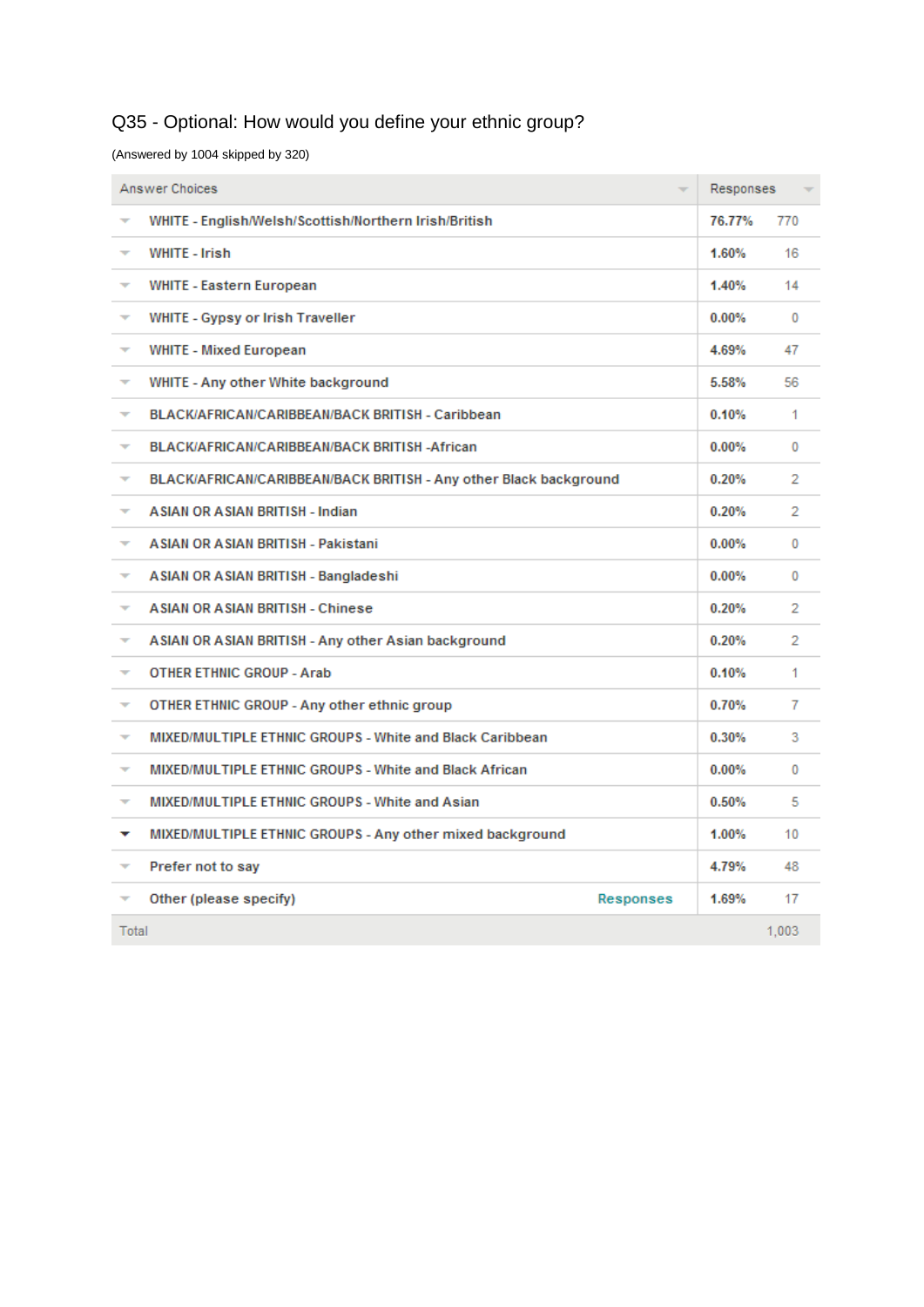Q36 - Optional: Do you consider yourself to be any of the following? (select any that apply)

(Answered by 986 skipped by 338)

| Answer Choices<br>$\overline{\phantom{a}}$ |                                                          | Responses | $\overline{\phantom{a}}$ |  |
|--------------------------------------------|----------------------------------------------------------|-----------|--------------------------|--|
| ▼                                          | <b>Gypsy or Traveller</b>                                | 1.93%     | 19                       |  |
| $\overline{\phantom{a}}$                   | New Traveller or New Age Traveller                       | 2.03%     | 20                       |  |
|                                            | <b>Bargee</b>                                            | 7.41%     | 73                       |  |
|                                            | Fairground or circus family, known as travelling showmen | 0.30%     | 3                        |  |
| $\overline{\phantom{a}}$                   | None of the above                                        | 84.37%    | 831                      |  |
| ▼                                          | Prefer not to say                                        | 6.40%     | 63                       |  |
|                                            | Total Respondents: 985                                   |           |                          |  |

Q37 - Optional: Are your day-to-day activities limited because of a health problem or disability which has lasted, or is expected to last, at least 12 months?

(Answered by 1010 skipped by 314)

| Answer Choices<br>$\overline{\phantom{a}}$        | Responses | $\overline{\phantom{a}}$ |
|---------------------------------------------------|-----------|--------------------------|
| Yes, limited a lot<br>▼                           | 1.68%     | 17                       |
| Yes, limited a little<br>$\overline{\phantom{a}}$ | 8.82%     | 89                       |
| No                                                | 87.41%    | 882                      |
| Prefer not to say<br>$\overline{\phantom{a}}$     | 2.08%     | 21                       |
| Total                                             |           | 1.009                    |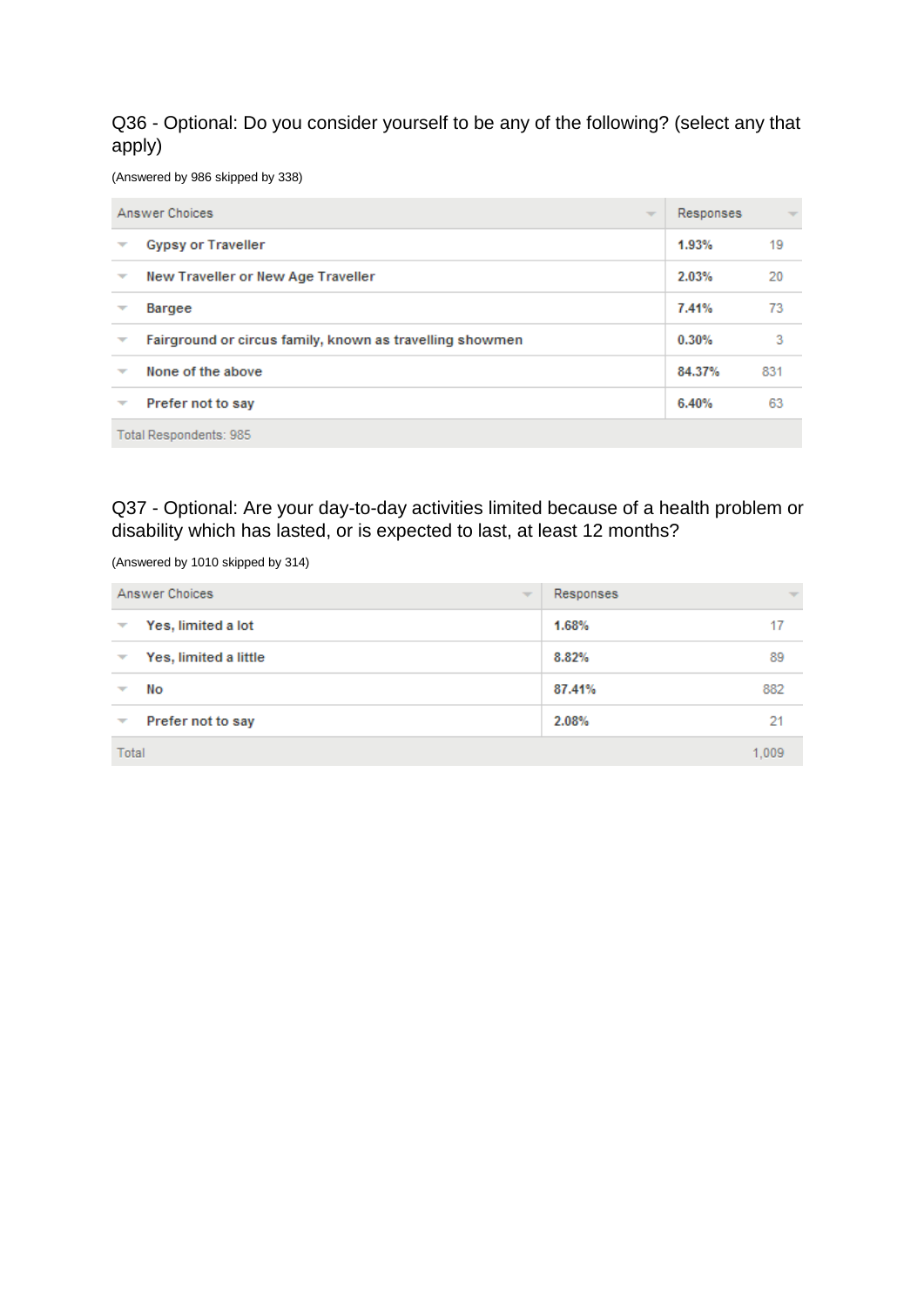# Q38 - Optional: If yes, please select the box that describes your disability below;

(Answered by 116 skipped by 1208)

|                          | Answer Choices<br>$\overline{\phantom{a}}$                                                       | Responses - |    |
|--------------------------|--------------------------------------------------------------------------------------------------|-------------|----|
| $\overline{\phantom{a}}$ | <b>Behaviour and emotional</b>                                                                   | 17.24%      | 20 |
|                          | Hearing                                                                                          | 3.45%       | 4  |
| $\overline{\phantom{a}}$ | Sight                                                                                            | 1.72%       | 2  |
| $\overline{\phantom{a}}$ | Speech                                                                                           | 0.86%       | 1  |
| ▼                        | <b>Manual dexterity</b>                                                                          | 10.34%      | 12 |
| ▼                        | Memory or ability to concentrate or learn (learning difficulty)                                  | 4.31%       | 5  |
| $\overline{\phantom{a}}$ | <b>Mobility and Gross Motor</b>                                                                  | 24.14%      | 28 |
| $\overline{\phantom{a}}$ | Perception of physical danger                                                                    | 3.45%       | 4  |
| $\overline{\phantom{a}}$ | Personal, self care and continence                                                               | 5.17%       | 6  |
| $\overline{\phantom{a}}$ | Progressive condition and physical health (such as HIV, cancer, multiple sclerosis,<br>fits etc) | 18.97%      | 22 |
|                          | Prefer not to say                                                                                | 31.90%      | 37 |
|                          | Total Respondents: 116                                                                           |             |    |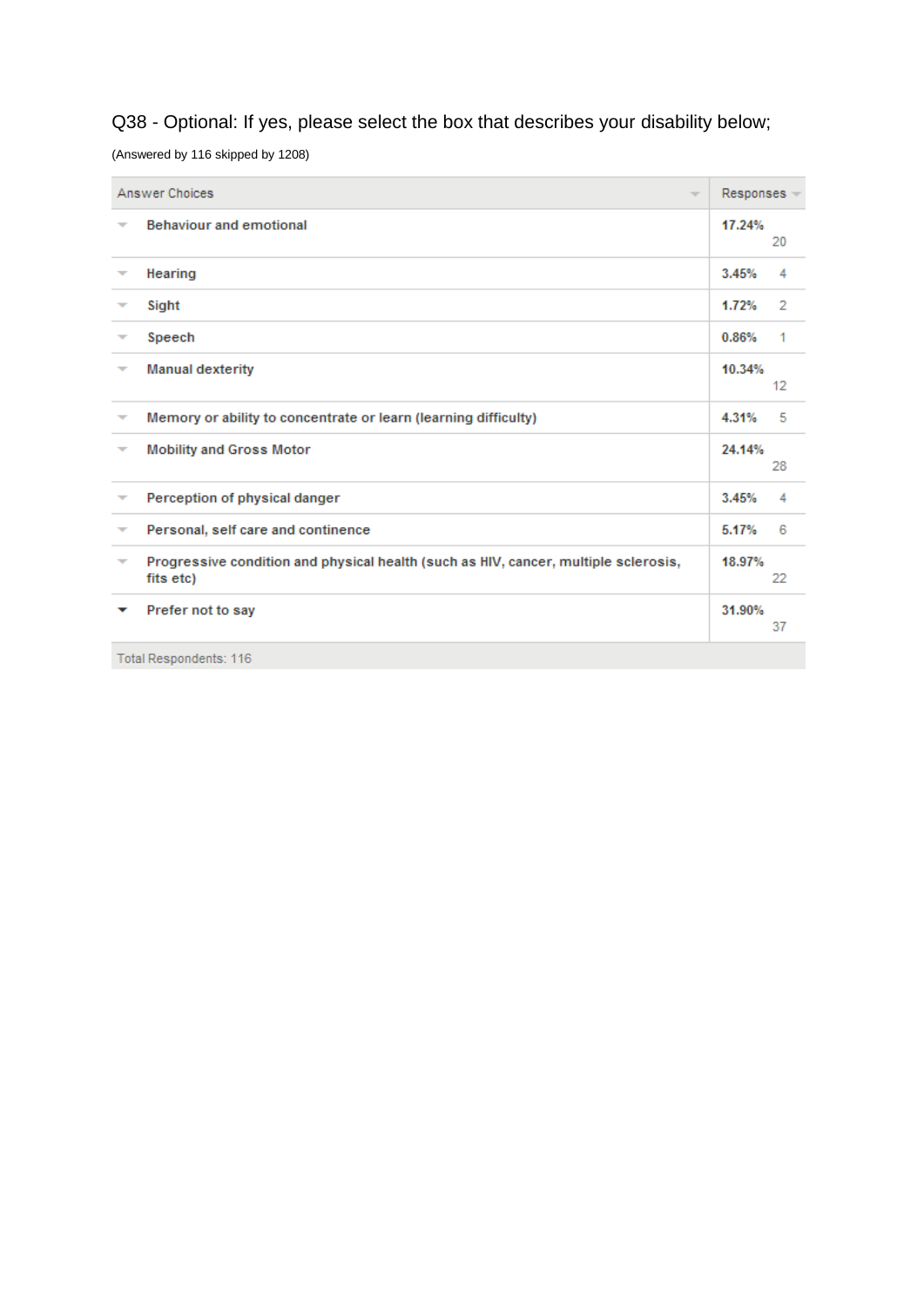### Q39 - Optional: Please indicate which of the following options best describes your current status:

(Answered by 1013 skipped by 311)

|                          | Answer Choices<br>$\overline{\mathcal{M}}$     | Responses |       |
|--------------------------|------------------------------------------------|-----------|-------|
| ▼                        | Employed full-time (30 hours or more per week) | 42.69%    | 432   |
| ₩                        | <b>Employed part-time</b>                      | 6.72%     | 68    |
| ₩                        | Self employed                                  | 23.81%    | 241   |
| ▼                        | Unemployed                                     | 1.09%     | 11    |
| ┳                        | <b>Full time student</b>                       | 2.17%     | 22    |
| ₩                        | <b>Full-time homemaker or carer</b>            | 0.40%     | 4     |
| $\overline{\phantom{a}}$ | Full-time homemaker with dependent children    | 0.59%     | 6     |
| ▼                        | Full-time homemaker with no dependent children | $0.00\%$  | 0     |
|                          | Carer                                          | 0.10%     | 1     |
| $\overline{\phantom{a}}$ | <b>Voluntary work</b>                          | 0.79%     | 8     |
| ₹                        | Work experience                                | 0.00%     | 0     |
|                          | Retired                                        | 16.30%    | 165   |
| ▼                        | Prefer not to say                              | 1.88%     | 19    |
| ┯                        | Other (please specify)<br>Responses            | 3.46%     | 35    |
| Total                    |                                                |           | 1,012 |

## Q40 - Optional: Are you currently receiving Statutory Sick Pay?

(Answered by 1010 skipped by 314)

| Answer Choices<br>$\overline{\mathcal{M}}$    | Responses     | $\overline{\mathcal{M}}$ |
|-----------------------------------------------|---------------|--------------------------|
| Yes<br>₩                                      | 0.00%         |                          |
| No<br>$\overline{\phantom{a}}$                | 98.51%<br>994 |                          |
| Prefer not to say<br>$\overline{\phantom{a}}$ | 1.49%<br>15   |                          |
| Total                                         | 1,009         |                          |